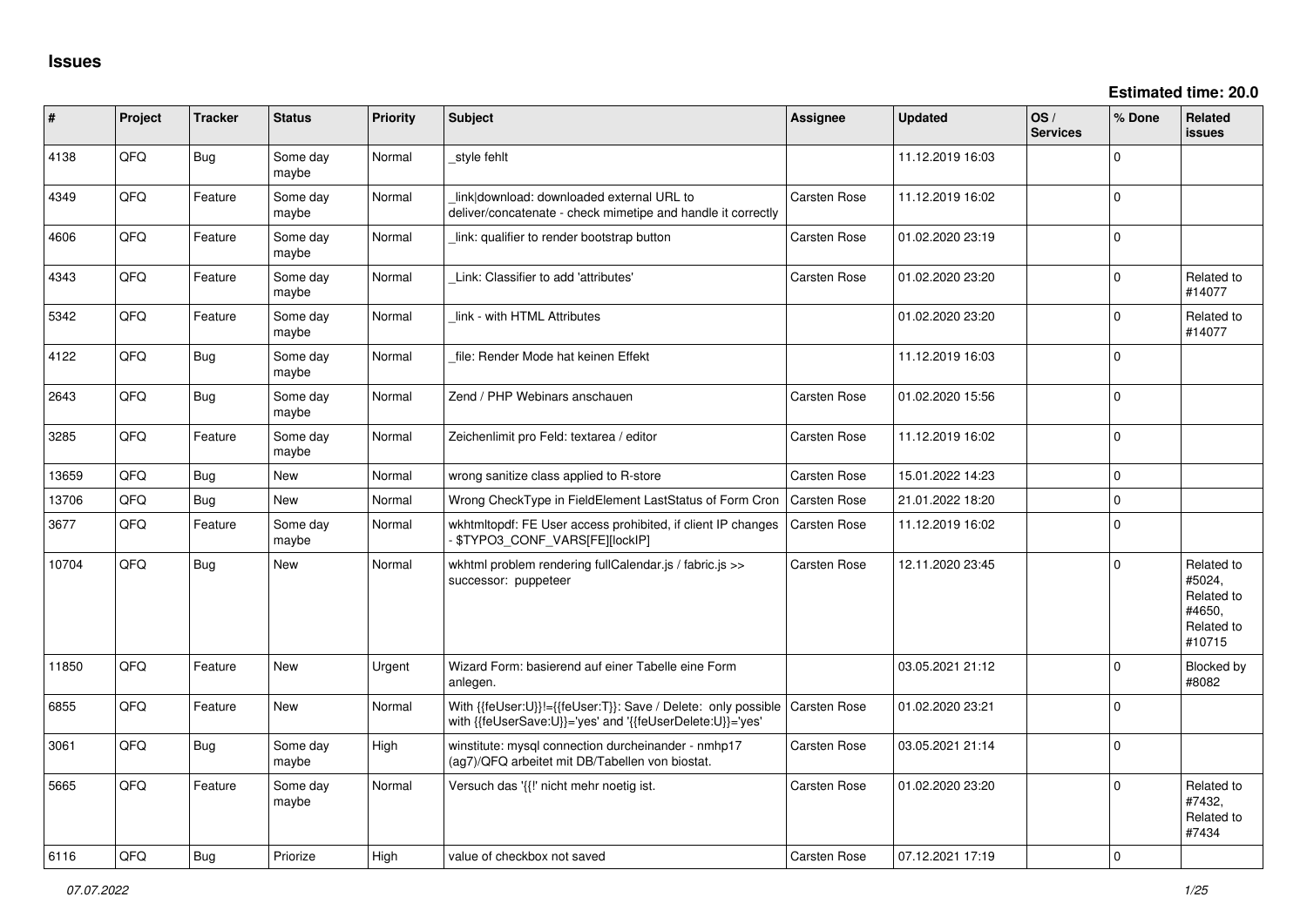| ∦     | Project | <b>Tracker</b> | <b>Status</b>     | <b>Priority</b> | <b>Subject</b>                                                                       | <b>Assignee</b>     | <b>Updated</b>   | OS/<br><b>Services</b> | % Done      | Related<br><b>issues</b>                    |
|-------|---------|----------------|-------------------|-----------------|--------------------------------------------------------------------------------------|---------------------|------------------|------------------------|-------------|---------------------------------------------|
| 4652  | QFQ     | Feature        | Some day<br>maybe | Normal          | UZH CD: Weiterleitung auf benutzerdefinierte 403/404 Seite                           | <b>Carsten Rose</b> | 01.02.2020 23:20 |                        | $\Omega$    |                                             |
| 13354 | QFQ     | Feature        | New               | Normal          | Using Websocket in QFQ                                                               | Carsten Rose        | 05.07.2022 16:26 |                        | $\Omega$    | Related to<br>#11076                        |
| 5991  | QFQ     | Bug            | Some day<br>maybe | Normal          | URLs with ' ' or long parameter are problematic                                      | Carsten Rose        | 01.02.2020 23:19 |                        | $\Omega$    |                                             |
| 3332  | QFQ     | Feature        | Some day<br>maybe | Normal          | Uploads: Thumbnails, Details zum hochgeladenen File                                  | <b>Carsten Rose</b> | 11.12.2019 16:02 |                        | $\mathbf 0$ | Related to<br>#3264,<br>Related to<br>#5333 |
| 7119  | QFQ     | Feature        | <b>New</b>        | Normal          | Upload: scaleDownWidth, scaleDownHeight                                              | <b>Carsten Rose</b> | 01.02.2020 23:21 |                        | $\Omega$    |                                             |
| 7175  | QFQ     | Feature        | New               | Normal          | Upload: md5 hash as filename                                                         | Carsten Rose        | 01.02.2020 23:21 |                        | $\mathbf 0$ |                                             |
| 5706  | QFQ     | Bug            | Some day<br>maybe | Normal          | upload: fileDestination needs to be sanatized                                        | Carsten Rose        | 01.02.2020 23:19 |                        | $\Omega$    |                                             |
| 7850  | QFQ     | Feature        | <b>New</b>        | High            | Upload records: non 'pathFileName' column                                            | <b>Carsten Rose</b> | 03.05.2021 21:14 |                        | $\mathbf 0$ |                                             |
| 6704  | QFQ     | Feature        | Some day<br>maybe | Normal          | Upload Mode: Bilder in Notizen rechts sollen aktuellen<br>Upload repräsentieren.     |                     | 01.02.2020 23:19 |                        | $\Omega$    | Related to<br>#3264                         |
| 5305  | QFQ     | Bug            | New               | Normal          | Upload FormElement: nicht disabled by readonly Form                                  | Carsten Rose        | 16.06.2021 13:43 |                        | 0           | Related to<br>#9347,<br>Related to<br>#9834 |
| 9947  | QFQ     | <b>Bug</b>     | Priorize          | Normal          | Unwanted error message if missing 'typeAheadSqlPrefetch'                             | Carsten Rose        | 01.02.2020 10:13 |                        | $\mathbf 0$ |                                             |
| 4197  | QFQ     | Feature        | Some day<br>maybe | Normal          | Unit Test fuer JSON Stream von QuickFormQuery.php ><br>doForm()                      | Carsten Rose        | 11.12.2019 16:03 |                        | $\mathbf 0$ |                                             |
| 13943 | QFQ     | Bug            | Priorize          | Normal          | unable to find formgroup                                                             | Enis Nuredini       | 28.05.2022 11:03 |                        | $\mathbf 0$ |                                             |
| 10661 | QFQ     | Bug            | In Progress       | Normal          | Typo3 Warnungen                                                                      | Carsten Rose        | 07.09.2021 13:23 |                        | $\mathbf 0$ | Related to<br>#12440                        |
| 11320 | QFQ     | Feature        | Priorize          | Normal          | Typo3 Version 10 support                                                             | Carsten Rose        | 05.05.2021 22:09 |                        | $\mathbf 0$ |                                             |
| 7219  | QFQ     | Bug            | New               | Normal          | typeSheadSql / typeAheadSqlPrefetch: change to curly<br>braces                       | <b>Carsten Rose</b> | 01.02.2020 23:21 |                        | $\mathbf 0$ |                                             |
| 10588 | QFQ     | Bug            | New               | Normal          | typeahed Tag: Doku anpassen                                                          | Carsten Rose        | 12.11.2020 23:45 |                        | $\mathbf 0$ |                                             |
| 9077  | QFQ     | Bug            | New               | Normal          | typeAheadSql: report broken SQL                                                      | Carsten Rose        | 29.06.2022 22:35 |                        | $\Omega$    | Related to<br>#4018                         |
| 9221  | QFQ     | Feature        | New               | Normal          | typeAhead: Zeichenlimite ausschalten                                                 | Carsten Rose        | 29.06.2022 22:36 |                        | $\mathbf 0$ |                                             |
| 10116 | QFQ     | Feature        | Some day<br>maybe | Normal          | TypeAhead: Tag - show inside 'input' element                                         | Carsten Rose        | 16.09.2021 15:09 |                        | $\mathbf 0$ |                                             |
| 4457  | QFG     | Bug            | Priorize          | Normal          | typeahead: pressing return to select an item, saves the form<br>and closes the form. | Benjamin Baer       | 03.01.2022 08:01 |                        | $\mathbf 0$ | Related to<br>#4398                         |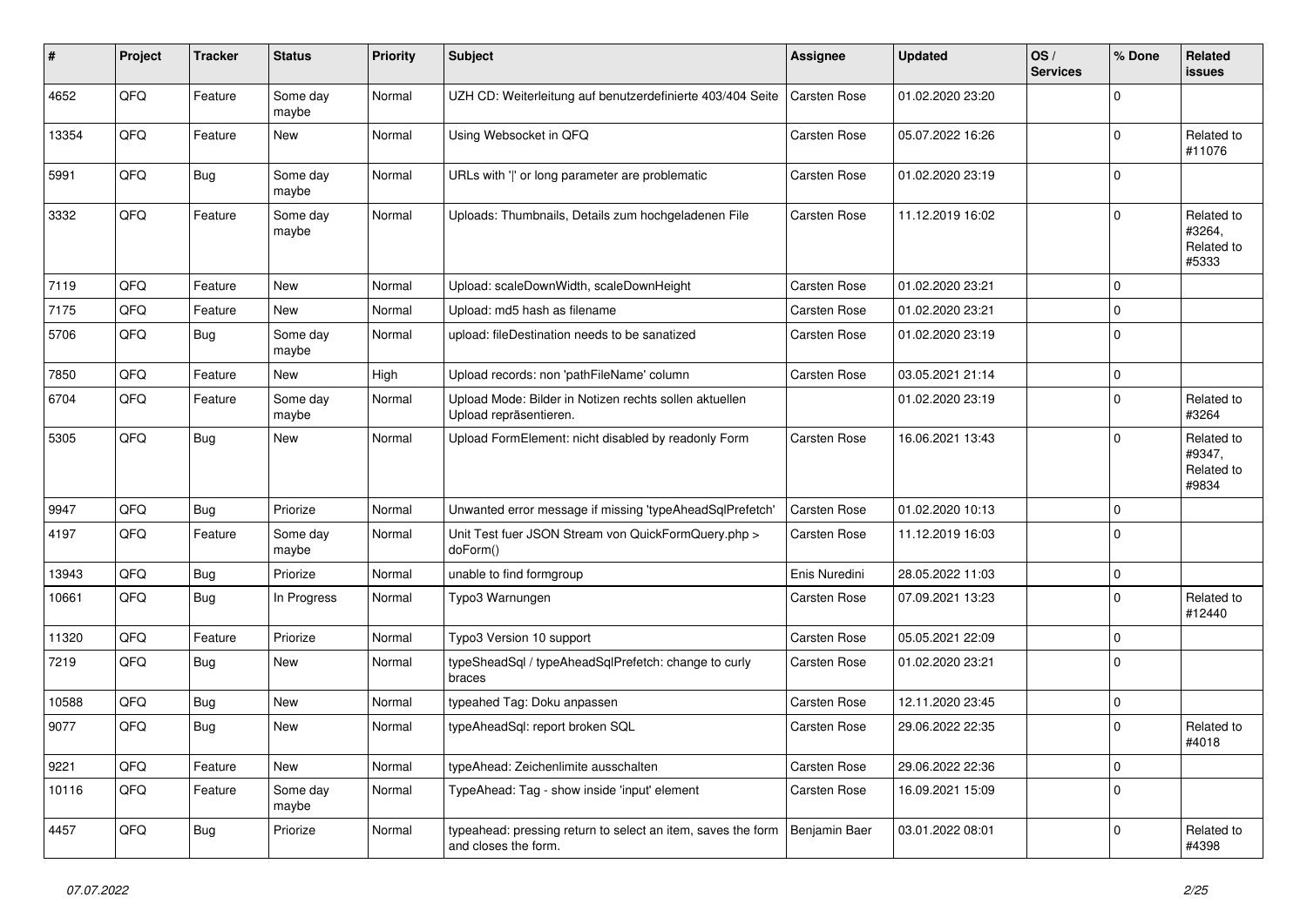| #     | Project | <b>Tracker</b> | <b>Status</b>     | <b>Priority</b> | <b>Subject</b>                                                                                                                                           | <b>Assignee</b>     | <b>Updated</b>   | OS/<br><b>Services</b> | % Done      | Related<br><b>issues</b>                    |
|-------|---------|----------------|-------------------|-----------------|----------------------------------------------------------------------------------------------------------------------------------------------------------|---------------------|------------------|------------------------|-------------|---------------------------------------------|
| 4398  | QFQ     | <b>Bug</b>     | Some day<br>maybe | Normal          | Typeahead: mouse click in a prefilled input opens a single<br>item dropdown with the current value - click on it seems to<br>set the value, not the key. | Benjamin Baer       | 01.02.2020 23:20 |                        | $\mathbf 0$ | Related to<br>#4457                         |
| 4018  | QFQ     | Feature        | New               | Normal          | typeahead: long query parameter / answer triggers 'Attack<br>detected' and purges current SIP storage.                                                   | <b>Carsten Rose</b> | 29.06.2022 22:46 |                        | $\Omega$    | Related to<br>#9077                         |
| 10640 | QFQ     | Bug            | New               | High            | TypeAhead Tag: FE editierbar trotz readOnly                                                                                                              | <b>Carsten Rose</b> | 03.05.2021 21:12 |                        | $\mathbf 0$ | Related to<br>#7795                         |
| 5805  | QFQ     | Feature        | Some day<br>maybe | Normal          | TypeAHead SQL value instead of key stored                                                                                                                |                     | 01.02.2020 23:19 |                        | $\Omega$    | Related to<br>#5444                         |
| 3895  | QFQ     | Bug            | Some day<br>maybe | Normal          | typeahead pedantic: on lehrkredit Idap webpass - if only one<br>person is in dropdown, such person can't be selected                                     | <b>Carsten Rose</b> | 11.12.2019 16:03 |                        | $\mathbf 0$ |                                             |
| 5894  | QFQ     | Feature        | Feedback          | Normal          | Typeahead in Report: show/hide rows dynamically                                                                                                          | Carsten Rose        | 18.02.2022 08:50 |                        | $\mathbf 0$ | Related to<br>#5893.<br>Related to<br>#5885 |
| 5895  | QFQ     | Feature        | Some day<br>maybe | Normal          | Tutorial: List of all QFQ Features                                                                                                                       |                     | 01.02.2020 23:19 |                        | $\Omega$    |                                             |
| 12400 | QFQ     | Feature        | New               | Normal          | Tutorial ist in QFQ Doku, Wird in der Suche gefunden, es<br>gibt aber kein Menupunkt - Inhalt ueberpruefen                                               | Carsten Rose        | 03.05.2021 20:45 |                        | $\mathbf 0$ |                                             |
| 12187 | QFQ     | <b>Bug</b>     | <b>New</b>        | Normal          | Trigger FormAsFile() via Report: probably problem with multi<br>DB setup                                                                                 | Carsten Rose        | 20.03.2021 21:20 |                        | $\mathbf 0$ |                                             |
| 8044  | QFQ     | Feature        | Priorize          | Normal          | Transaction: a) Form, b) Report                                                                                                                          | <b>Carsten Rose</b> | 05.05.2021 22:14 |                        | $\mathbf 0$ | Related to<br>#8043                         |
| 9968  | OFO     | Feature        | Priorize          | Normal          | Tooltip in Links for Developer                                                                                                                           | <b>Carsten Rose</b> | 01.02.2020 23:17 |                        | $\Omega$    |                                             |
| 7456  | QFQ     | <b>Bug</b>     | Some day<br>maybe | Low             | Todos in Code: solve or make ticket                                                                                                                      | Carsten Rose        | 16.09.2021 15:10 |                        | $\Omega$    |                                             |
| 12664 | QFQ     | Feature        | <b>New</b>        | Normal          | TinyMCE: report/remove malicous HTML/JS Code                                                                                                             | Carsten Rose        | 19.03.2022 17:47 |                        | $\Omega$    | Related to<br>#14320                        |
| 7239  | QFQ     | Feature        | New               | Normal          | TinyMCE: html tag whitelist                                                                                                                              | <b>Carsten Rose</b> | 01.02.2020 23:21 |                        | $\mathbf 0$ | Related to<br>#14320                        |
| 14463 | QFQ     | Support        | New               | Normal          | TinyMCE: FormElement.size = <width>,<height></height></width>                                                                                            | Enis Nuredini       | 03.07.2022 17:52 |                        | $\Omega$    | Related to<br>#14455                        |
| 14455 | QFQ     | Support        | <b>New</b>        | Normal          | TinyMCE: Activate save button after upload picture over<br>drag&drop                                                                                     | Enis Nuredini       | 03.07.2022 17:53 |                        | $\Omega$    | Related to<br>#14463                        |
| 12439 | QFQ     | Feature        | In Progress       | Normal          | TinyMCE Paste from Word & Character Count/Limit                                                                                                          | <b>Carsten Rose</b> | 05.05.2021 22:15 |                        | $\mathbf 0$ |                                             |
| 12186 | QFQ     | Feature        | New               | High            | TinyMCE Config für Objekte                                                                                                                               | Carsten Rose        | 07.12.2021 17:19 |                        | $\mathbf 0$ | <b>Blocks</b><br>#12632                     |
| 10782 | QFQ     | Feature        | Feedback          | Normal          | Tiny MCE: Image Upload                                                                                                                                   | Enis Nuredini       | 16.05.2022 23:16 |                        | $\Omega$    | Related to<br>#12452                        |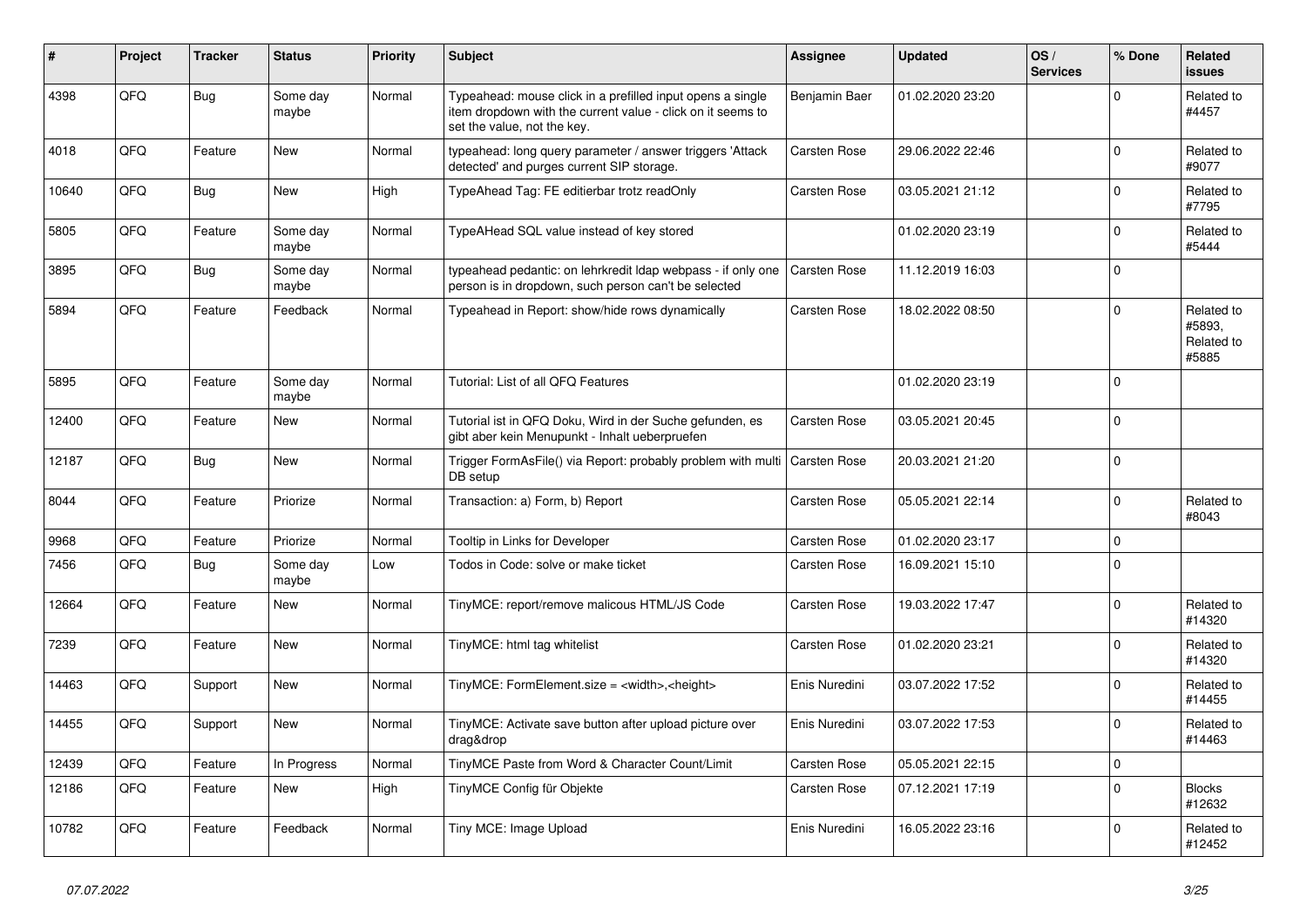| $\sharp$ | Project | <b>Tracker</b> | <b>Status</b>     | <b>Priority</b> | <b>Subject</b>                                                                                            | <b>Assignee</b> | <b>Updated</b>   | OS/<br><b>Services</b> | % Done      | Related<br>issues                           |
|----------|---------|----------------|-------------------|-----------------|-----------------------------------------------------------------------------------------------------------|-----------------|------------------|------------------------|-------------|---------------------------------------------|
| 9704     | QFQ     | Feature        | Some day<br>maybe | Normal          | Thumbnails Generieren beim Splitten von PDF Files                                                         | Carsten Rose    | 11.12.2019 16:01 |                        | $\Omega$    |                                             |
| 5452     | QFQ     | Feature        | Some day<br>maybe | Normal          | Thumbnails from PDF: bad quality                                                                          |                 | 01.02.2020 23:20 |                        | $\mathbf 0$ |                                             |
| 7402     | QFQ     | Bug            | Some day<br>maybe | Normal          | thumbnail cache: outdated picture when permission denied<br>and permission resolved.                      |                 | 01.02.2020 23:20 |                        | $\Omega$    |                                             |
| 4757     | QFQ     | Feature        | Some day<br>maybe | Normal          | Test subrecord: download links ok? Links ok?                                                              | Carsten Rose    | 01.02.2020 23:20 |                        | $\mathbf 0$ |                                             |
| 8056     | QFQ     | Feature        | Some day<br>maybe | Normal          | Termin Organisation (Reservation)                                                                         |                 | 01.02.2020 23:19 |                        | 0           | Related to<br>#8658                         |
| 4816     | QFQ     | Feature        | Some day<br>maybe | Normal          | Templates for QFQ Reports (Tables, Radios, )                                                              |                 | 01.02.2020 23:20 |                        | $\Omega$    |                                             |
| 10345    | QFQ     | Feature        | New               | Normal          | Templates - Patterns QFQ Style                                                                            |                 | 03.05.2021 21:01 |                        | $\Omega$    | Related to<br>#10713                        |
| 4549     | QFQ     | Bug            | Some day<br>maybe | Normal          | TemplateGroups: FE.type SELECT loose selected value<br>after save                                         | Carsten Rose    | 01.02.2020 23:20 |                        | $\Omega$    | Related to<br>#4548.<br>Related to<br>#4771 |
| 3588     | QFQ     | <b>Bug</b>     | Some day<br>maybe | Normal          | templateGroup: versteckte Elemente werden weiterhin<br>gespeichert.                                       | Carsten Rose    | 11.12.2019 16:02 |                        | $\Omega$    |                                             |
| 3385     | QFQ     | Feature        | Some day<br>maybe | Normal          | templateGroup: insert/update/delete non primary records                                                   | Carsten Rose    | 11.12.2019 16:02 |                        | $\mathbf 0$ |                                             |
| 7521     | QFQ     | Feature        | <b>New</b>        | Normal          | TemplateGroup: fe.type=upload                                                                             | Carsten Rose    | 01.02.2020 23:21 |                        | $\Omega$    | Related to<br>#9706                         |
| 3882     | QFQ     | Bug            | Some day<br>maybe | Normal          | templateGroup: disable 'add' if limit is reached - funktioniert<br>nicht wenn bereits records existierten | Carsten Rose    | 11.12.2019 16:03 |                        | $\Omega$    |                                             |
| 12702    | QFQ     | Bug            | <b>New</b>        | High            | templateGroup: broken in multiDb Setup                                                                    | Carsten Rose    | 14.12.2021 16:02 |                        | 0           |                                             |
| 12045    | QFQ     | Bug            | New               | Normal          | templateGroup afterSave FE: Aufruf ohne<br>salHonorFormElements funktioniert nicht                        | Carsten Rose    | 18.02.2021 16:33 |                        | $\Omega$    |                                             |
| 12716    | QFQ     | <b>Bug</b>     | New               | Normal          | template group: Pattern only applied to first instance                                                    | Carsten Rose    | 19.03.2022 17:47 |                        | $\Omega$    |                                             |
| 4445     | QFQ     | Feature        | Some day<br>maybe | Normal          | template group: Option to simulate fieldset                                                               |                 | 28.06.2021 14:11 |                        | $\Omega$    |                                             |
| 10506    | QFQ     | Bug            | New               | High            | Template Group broken on MultiDB instance                                                                 | Carsten Rose    | 03.05.2021 21:12 |                        | $\Omega$    | Related to<br>#10505                        |
| 6970     | QFQ     | Feature        | Some day<br>maybe | Normal          | tablesorter: default fuer 'sortReset' aendern von 'Ctrl' zu 'Alt'                                         | Benjamin Baer   | 01.02.2020 23:21 |                        | $\Omega$    |                                             |
| 12679    | QFQ     | Feature        | <b>New</b>        | Normal          | tablesorter: custom column width                                                                          | Carsten Rose    | 16.06.2021 11:10 |                        | 0           |                                             |
| 11892    | QFQ     | Feature        | New               | Normal          | tablesorter: columns with links are hard to order - new<br>qualifier 'Y: <ord>'</ord>                     | Enis Nuredini   | 23.03.2022 09:22 |                        | $\Omega$    |                                             |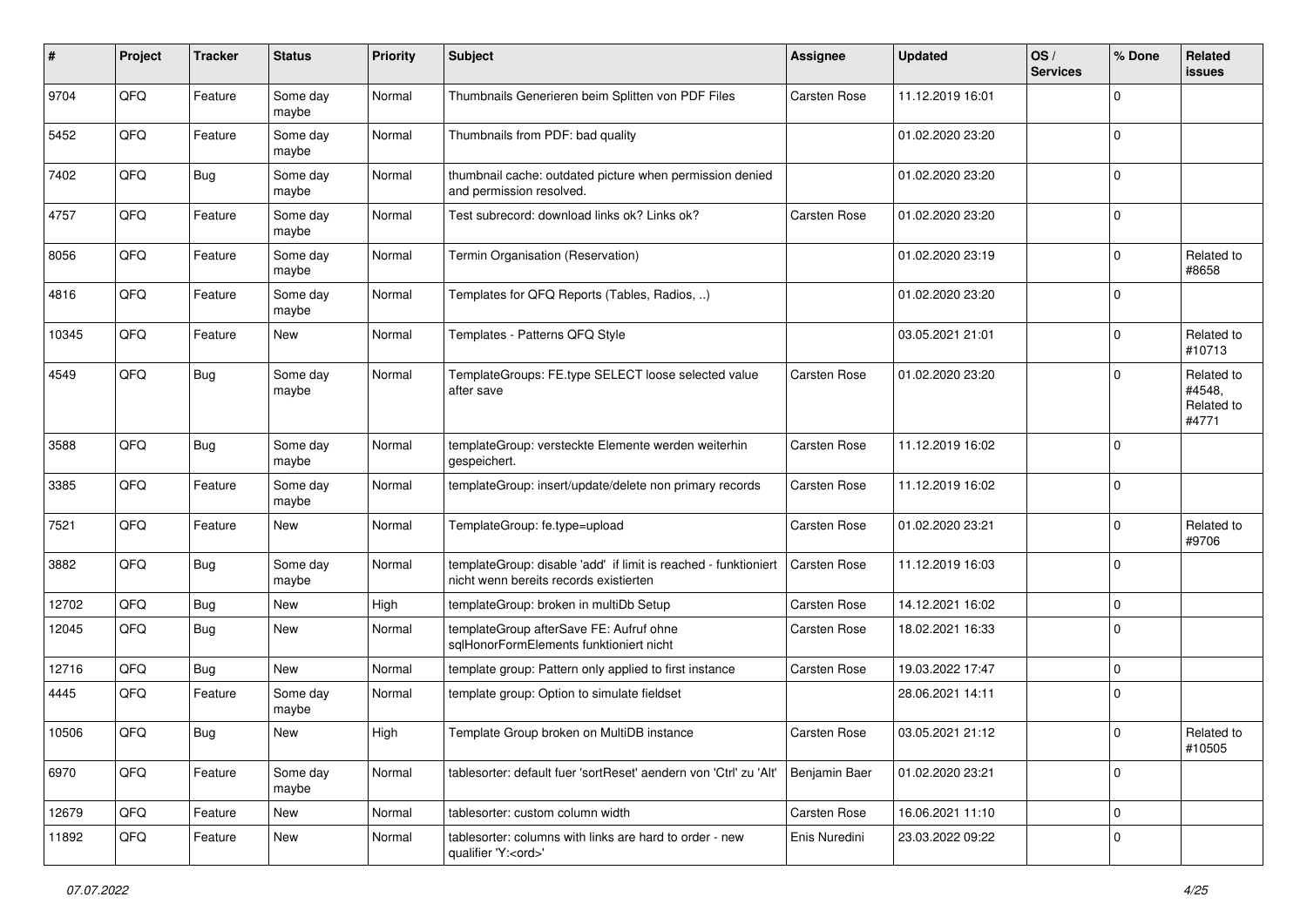| #     | Project | <b>Tracker</b> | <b>Status</b>     | <b>Priority</b> | <b>Subject</b>                                                                                       | Assignee                                               | <b>Updated</b>   | OS/<br><b>Services</b> | % Done      | Related<br><b>issues</b>                      |                      |
|-------|---------|----------------|-------------------|-----------------|------------------------------------------------------------------------------------------------------|--------------------------------------------------------|------------------|------------------------|-------------|-----------------------------------------------|----------------------|
| 9130  | QFQ     | Feature        | Some day<br>maybe | Normal          | tablesorter: Automatic Row numbering / Zeilenummer                                                   | Benjamin Baer                                          | 01.02.2020 23:22 |                        | $\Omega$    |                                               |                      |
| 10745 | QFQ     | Feature        | Some day<br>maybe | Normal          | Tablesorter Excel Export                                                                             | Carsten Rose                                           | 16.09.2021 15:09 |                        | $\Omega$    |                                               |                      |
| 14304 | QFQ     | Bug            | <b>New</b>        | Normal          | table sorter view safer does not work                                                                | Carsten Rose                                           | 10.06.2022 11:49 |                        | $\Omega$    |                                               |                      |
| 4258  | QFQ     | Feature        | Some day<br>maybe | High            | <b>System Defaults: Forms</b>                                                                        | Carsten Rose                                           | 03.05.2021 21:14 |                        | $\Omega$    |                                               |                      |
| 10114 | QFQ     | Feature        | New               | High            | Symbol (Link): 'G:' (Glyphicon) replaced by 'i:' (icon)                                              |                                                        | 07.12.2021 17:19 |                        | $\Omega$    | Related to<br>#3797,<br>Related to<br>#4194   |                      |
| 12520 | QFQ     | Bug            | <b>New</b>        | Normal          | Switch FE User: still active even FE User session expired                                            | <b>Carsten Rose</b>                                    | 19.03.2022 17:48 |                        | $\mathbf 0$ |                                               |                      |
| 12477 | QFQ     | Feature        | <b>New</b>        | Normal          | Support for refactoring: Form, FormElement, diverse<br>Tabellen/Spalten, tt-content Records          | Carsten Rose                                           | 03.05.2021 20:45 |                        | $\Omega$    |                                               |                      |
| 7574  | QFQ     | Bug            | <b>New</b>        | Normal          | Substitute error: form element not reported / dont parse<br>Form.note                                | <b>Carsten Rose</b>                                    | 01.02.2020 23:21 |                        | $\Omega$    |                                               |                      |
| 7281  | QFQ     | <b>Bug</b>     | Some day<br>maybe | Normal          | Subrecords: on large screen separator line too short                                                 |                                                        | 01.02.2020 23:19 |                        | $\Omega$    |                                               |                      |
| 12135 | QFQ     | Feature        | New               | Normal          | Subrecord: Notiz                                                                                     |                                                        | 24.04.2021 16:58 |                        | $\mathbf 0$ |                                               |                      |
| 11955 | QFQ     | Feature        | <b>New</b>        | Normal          | subrecord: new title option to set <th> attributes - e.g. to<br/>customize tablesorter options.</th> | attributes - e.g. to<br>customize tablesorter options. | Carsten Rose     | 03.05.2021 20:47       |             | $\Omega$                                      | Related to<br>#11775 |
| 8187  | QFQ     | Feature        | <b>New</b>        | Normal          | Subrecord: enable/hide new button - make new/edit/delete<br>customizeable.                           | Carsten Rose                                           | 06.03.2021 18:44 |                        | $\Omega$    | Related to<br>#11326                          |                      |
| 3432  | QFQ     | Feature        | <b>New</b>        | Normal          | subrecord: dynamicUpdate                                                                             | Carsten Rose                                           | 11.06.2020 21:10 |                        | $\Omega$    | Related to<br>#5691                           |                      |
| 11775 | QFQ     | Feature        | <b>New</b>        | Normal          | Subrecord Tooltip pro Feld                                                                           | Carsten Rose                                           | 18.12.2020 15:22 |                        | $\Omega$    | Related to<br>#11955                          |                      |
| 12413 | QFQ     | Feature        | <b>New</b>        | Normal          | STORE_TYPO3: enhance for {{be_users.email:T}},<br>{{fe users.email:T}}                               | Carsten Rose                                           | 03.05.2021 20:45 |                        | $\Omega$    | Related to<br>#12412,<br>Related to<br>#10012 |                      |
| 9173  | QFQ     | Bug            | Priorize          | Urgent          | Stale Record Lock: Firefox                                                                           | Carsten Rose                                           | 03.05.2021 21:14 |                        | $\Omega$    | Related to<br>#9789                           |                      |
| 10081 | QFQ     | Bug            | <b>New</b>        | High            | Stale record lock after 'forbidden' character                                                        | Carsten Rose                                           | 03.05.2021 21:12 |                        | $\Omega$    | Related to<br>#10082,<br>Related to<br>#9789  |                      |
| 9129  | QFQ     | Feature        | <b>New</b>        | Normal          | sqlValidate: Message as notification, not as error                                                   | <b>Carsten Rose</b>                                    | 01.02.2020 23:22 |                        | $\Omega$    | Related to<br>#9128                           |                      |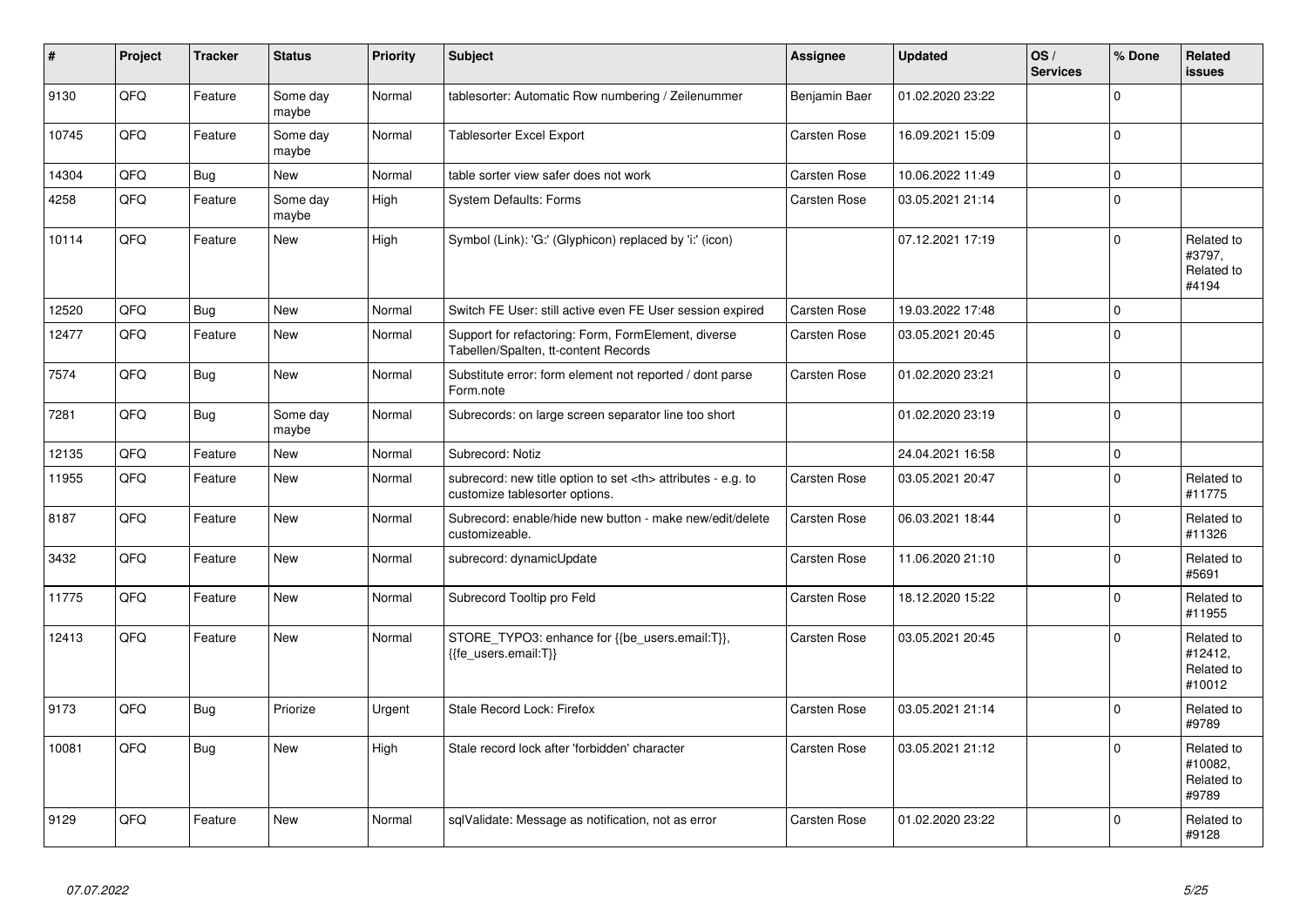| $\sharp$ | Project | <b>Tracker</b> | <b>Status</b>     | <b>Priority</b> | <b>Subject</b>                                                                                    | <b>Assignee</b> | <b>Updated</b>   | OS/<br><b>Services</b> | % Done      | Related<br>issues                             |
|----------|---------|----------------|-------------------|-----------------|---------------------------------------------------------------------------------------------------|-----------------|------------------|------------------------|-------------|-----------------------------------------------|
| 4026     | QFQ     | Feature        | Some day<br>maybe | Normal          | sqlLog.sql: log number of FE.id                                                                   | Carsten Rose    | 11.12.2019 16:03 |                        | $\Omega$    | Related to<br>#5458                           |
| 3941     | QFQ     | Feature        | Some day<br>maybe | Normal          | sglAfter: es sollten mehrere moeglich sein                                                        | Carsten Rose    | 11.12.2019 16:03 |                        | $\mathbf 0$ | Related to<br>#3942                           |
| 12504    | QFQ     | Feature        | Priorize          | Normal          | sql.log: report fe.id                                                                             | Carsten Rose    | 05.05.2021 22:09 |                        | $\mathbf 0$ |                                               |
| 4050     | QFQ     | Feature        | <b>New</b>        | Normal          | sql.log: 1) FormElement ID which causes a specific action,<br>2) Result in the same row.          | Carsten Rose    | 15.04.2020 11:35 |                        | $\Omega$    | Related to<br>#5458                           |
| 12545    | QFQ     | Bug            | <b>New</b>        | Urgent          | sql.log not created / updated                                                                     | Carsten Rose    | 14.12.2021 16:02 |                        | $\Omega$    |                                               |
| 8806     | QFQ     | Feature        | New               | Normal          | SQL Function nl2br                                                                                | Carsten Rose    | 01.02.2020 23:22 |                        | $\mathbf 0$ |                                               |
| 9928     | QFQ     | Feature        | Priorize          | Normal          | SpecialColumnName: a) Deprecated: ' AS "_+tag " ', b)<br>New: ' AS "_ <tag1><tag2>"</tag2></tag1> | Carsten Rose    | 01.02.2020 23:17 |                        | $\mathbf 0$ | Related to<br>#9929                           |
| 7683     | QFQ     | Feature        | <b>New</b>        | Normal          | Special column names in '{{ SELECT  AS _link }}' should<br>be detected                            | Carsten Rose    | 01.02.2020 23:21 |                        | $\Omega$    |                                               |
| 4442     | QFQ     | Feature        | Some day<br>maybe | Normal          | Special Column Name: _link - new symbol G (Glyph) to<br>choose any available symbol               |                 | 11.12.2019 16:02 |                        | 0           |                                               |
| 12512    | QFQ     | Bug            | <b>New</b>        | Normal          | Some MySQL Installation can't use 'stored procedures'                                             | Carsten Rose    | 19.03.2022 17:48 |                        | $\mathbf 0$ |                                               |
| 12532    | QFQ     | Feature        | New               | High            | SIP-Parameter bei Seitenaufruf in Browser-Console<br>anzeigen                                     | Carsten Rose    | 07.12.2021 17:19 |                        | $\Omega$    | Related to<br>#11893,<br>Related to<br>#14187 |
| 9707     | QFQ     | Feature        | <b>New</b>        | Normal          | SIP security: encode pageld and check pageld on decode                                            | Carsten Rose    | 01.02.2020 23:22 |                        | $\mathbf 0$ |                                               |
| 9121     | QFQ     | Bug            | Priorize          | High            | sip links have r and __dbIndexData set                                                            | Carsten Rose    | 12.06.2021 10:41 |                        | $\mathbf 0$ |                                               |
| 7107     | QFQ     | Feature        | Some day<br>maybe | Normal          | Showcase Registration Tool: Anmeldung / Administration :<br>Liste Anmeldungen / Emaileinaldung    | Carsten Rose    | 11.12.2019 16:01 |                        | $\Omega$    |                                               |
| 3537     | QFQ     | Feature        | Some day<br>maybe | Low             | SHOW COLUMNS FROM tableName - Extend '{{!'<br>definition                                          | Carsten Rose    | 11.12.2019 16:02 |                        | 0           |                                               |
| 8963     | QFQ     | Feature        | Priorize          | Normal          | Setting values in a store: flexible way                                                           | Carsten Rose    | 05.05.2021 22:10 |                        | $\Omega$    | Related to<br>#8975                           |
| 4551     | QFQ     | Feature        | Some day<br>maybe | Normal          | Set 'pills' via dynamicUpdate to show/hide/disabled                                               |                 | 01.02.2020 23:20 |                        | $\mathbf 0$ | Related to<br>#3752                           |
| 4956     | QFQ     | Feature        | Some day<br>maybe | Normal          | Sendmail: Benutzerdefinierte Headers                                                              | Carsten Rose    | 11.12.2019 16:02 |                        | 0           |                                               |
| 7014     | QFQ     | Bug            | New               | Normal          | Sending invalid emails succeeds when<br>debug.redirectAllMailTo is set                            | Carsten Rose    | 01.02.2020 23:21 |                        | 0           |                                               |
| 11080    | QFQ     | Feature        | New               | Normal          | Send MQTT messages                                                                                | Carsten Rose    | 29.08.2020 19:49 |                        | $\mathbf 0$ |                                               |
| 13899    | QFQ     | Bug            | ToDo              | Normal          | Selenium: zum laufen bringen                                                                      | Enis Nuredini   | 25.03.2022 10:24 |                        | 0           |                                               |
| 13900    | QFQ     | Feature        | Priorize          | Normal          | Selenium: Check das Cookie/PDF funktioniert                                                       | Enis Nuredini   | 25.03.2022 12:45 |                        | 0           |                                               |
| 14227    | QFG     | Feature        | New               | Normal          | Selenium Konkurrenz: cypress.io                                                                   | Enis Nuredini   | 28.05.2022 11:02 |                        | $\pmb{0}$   |                                               |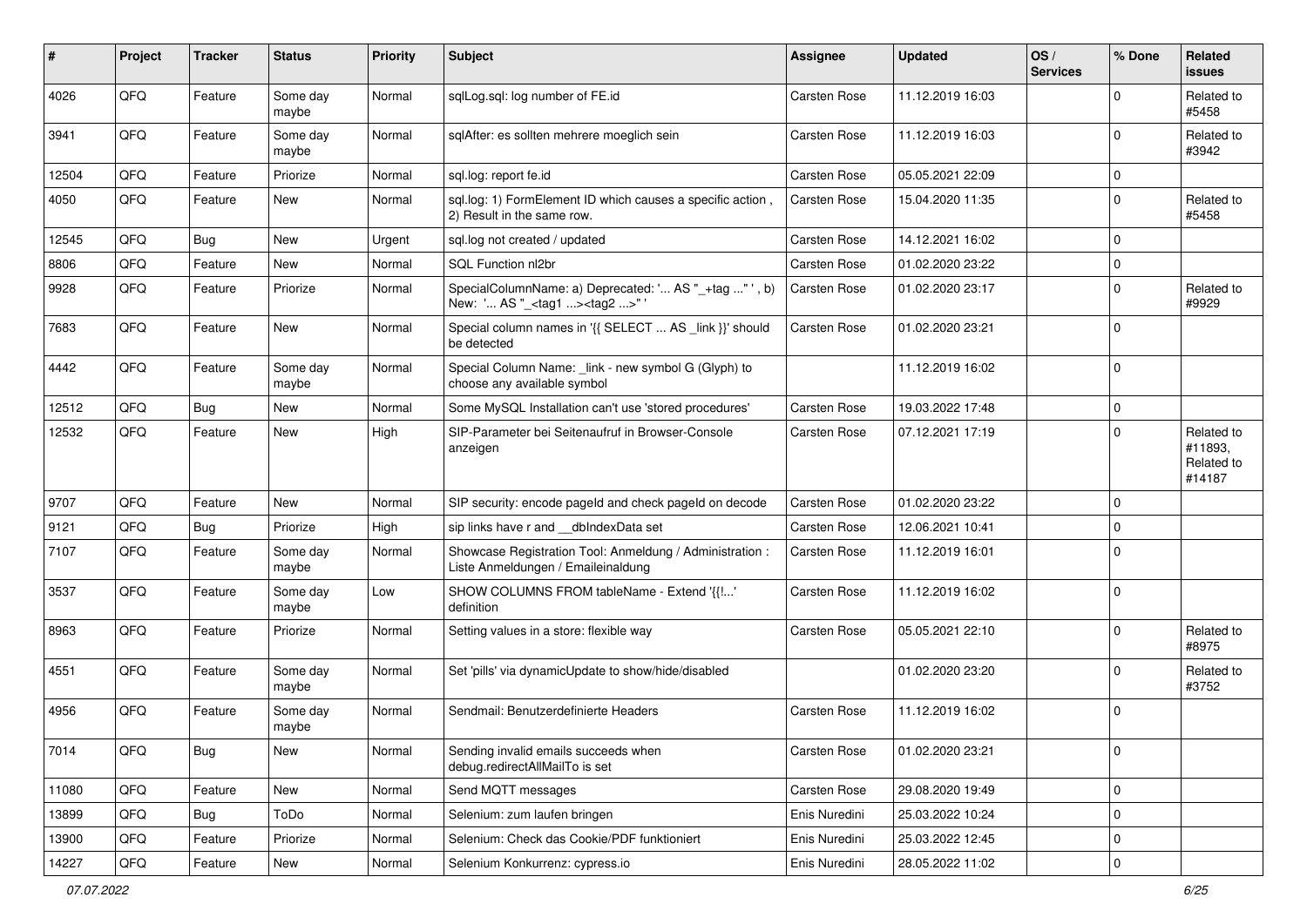| #     | Project | <b>Tracker</b> | <b>Status</b>     | <b>Priority</b> | <b>Subject</b>                                                                                     | Assignee      | Updated          | OS/<br><b>Services</b> | % Done      | Related<br>issues    |
|-------|---------|----------------|-------------------|-----------------|----------------------------------------------------------------------------------------------------|---------------|------------------|------------------------|-------------|----------------------|
| 7616  | QFQ     | Bug            | Priorize          | Normal          | Selectlist with Enum & Dynamic Update                                                              | Carsten Rose  | 01.02.2020 10:13 |                        | $\Omega$    |                      |
| 7519  | QFQ     | Feature        | <b>New</b>        | Normal          | Select: Multi                                                                                      | Carsten Rose  | 01.02.2020 23:22 |                        | $\Omega$    |                      |
| 7730  | QFQ     | Feature        | Priorize          | Normal          | SELECT Box: title in between                                                                       | Benjamin Baer | 01.02.2020 23:22 |                        | $\Omega$    |                      |
| 11076 | QFQ     | Feature        | In Progress       | Normal          | SELECT  AS websocket                                                                               | Carsten Rose  | 30.08.2020 17:49 |                        | $\Omega$    | Related to<br>#13354 |
| 3727  | QFQ     | Feature        | <b>New</b>        | High            | Security: Session Hijacking erschweren                                                             | Carsten Rose  | 03.05.2021 21:14 |                        | $\Omega$    |                      |
| 880   | QFQ     | Feature        | Some day<br>maybe | Urgent          | Security: PHP, SQL Injection, XSS                                                                  |               | 03.05.2021 21:14 |                        | $\Omega$    | Related to<br>#14320 |
| 5428  | QFQ     | Feature        | Some day<br>maybe | Normal          | secure thumbnail: late render on access.                                                           | Carsten Rose  | 01.02.2020 23:20 |                        | $\Omega$    |                      |
| 5366  | QFQ     | Feature        | Priorize          | Normal          | Saving with keyboard shortcuts                                                                     | Benjamin Baer | 21.03.2022 09:47 |                        | $\Omega$    |                      |
| 12974 | QFQ     | Bug            | New               | High            | <b>Sanitize Queries in Action-Elements</b>                                                         | Carsten Rose  | 07.12.2021 17:19 |                        | $\mathbf 0$ |                      |
| 9394  | QFQ     | Feature        | Priorize          | Normal          | REST: allow for non numerical ids in get requests                                                  | Carsten Rose  | 05.05.2021 22:10 |                        | $\mathbf 0$ |                      |
| 7921  | QFQ     | Feature        | Some day<br>maybe | Normal          | Rest API Export: URL kuerzer machen                                                                |               | 01.02.2020 23:19 |                        | $\Omega$    |                      |
| 14028 | QFQ     | Feature        | <b>New</b>        | Normal          | Required notification: visual nicer                                                                | Enis Nuredini | 28.05.2022 11:01 |                        | $\Omega$    |                      |
| 4454  | QFQ     | Bug            | Some day<br>maybe | Normal          | Required Elements: multiple elements in a row - whole row<br>marked if only one input is empty.    | Benjamin Baer | 01.02.2020 23:20 |                        | $\Omega$    |                      |
| 9855  | QFQ     | Bug            | <b>New</b>        | Normal          | <b>Required Check</b>                                                                              |               | 01.02.2020 15:56 |                        | $\Omega$    |                      |
| 5129  | QFQ     | Feature        | Some day<br>maybe | Normal          | Reports: SQL fuer x Achse und y Achse                                                              |               | 11.12.2019 16:02 |                        | $\Omega$    |                      |
| 5345  | QFQ     | Feature        | New               | Normal          | Report: UPDATE / INSERT / DELETE statements should<br>trigger subqueries, depending on the result. | Carsten Rose  | 27.05.2020 16:11 |                        | $\Omega$    |                      |
| 9811  | QFQ     | Feature        | <b>New</b>        | Normal          | Report: tag every n'th row                                                                         | Carsten Rose  | 01.02.2020 23:22 |                        | $\Omega$    |                      |
| 4435  | QFQ     | Feature        | Some day<br>maybe | Normal          | Report: striptags - specify allowed tags                                                           |               | 01.02.2020 23:20 |                        | $\Omega$    |                      |
| 14323 | QFQ     | Bug            | In Progress       | Normal          | Report: render=both single - no impact                                                             | Carsten Rose  | 19.06.2022 18:31 |                        | $\Omega$    |                      |
| 3991  | QFQ     | Feature        | Some day<br>maybe | Normal          | report: Columnname ' skipWrap' skips 'fbeg', 'fend'                                                | Carsten Rose  | 11.12.2019 16:03 |                        | $\Omega$    |                      |
| 9052  | QFQ     | Feature        | Feedback          | High            | Report: CodeMirror with SQL Syntax Highlight in FE                                                 | Enis Nuredini | 08.06.2022 10:25 |                        | $\mathbf 0$ |                      |
| 3967  | QFQ     | Feature        | Some day<br>maybe | High            | Report: Checkbox, Radio, Dropdown, Input welches ohne<br>Submit funktioniert - 'Inline-Form'       | Carsten Rose  | 03.05.2021 21:14 |                        | $\Omega$    |                      |
| 11534 | QFQ     | Feature        | New               | Normal          | Report: Action on selected rows - Table batchprocessing<br>feature                                 |               | 18.11.2020 08:15 |                        | $\Omega$    |                      |
| 9535  | QFQ     | Bug            | Feedback          | Normal          | Report:  AS '_vertical' - column to wide - vertical >> rot45,<br>rot <sub>90</sub>                 | Benjamin Baer | 01.02.2020 15:56 |                        | $\Omega$    |                      |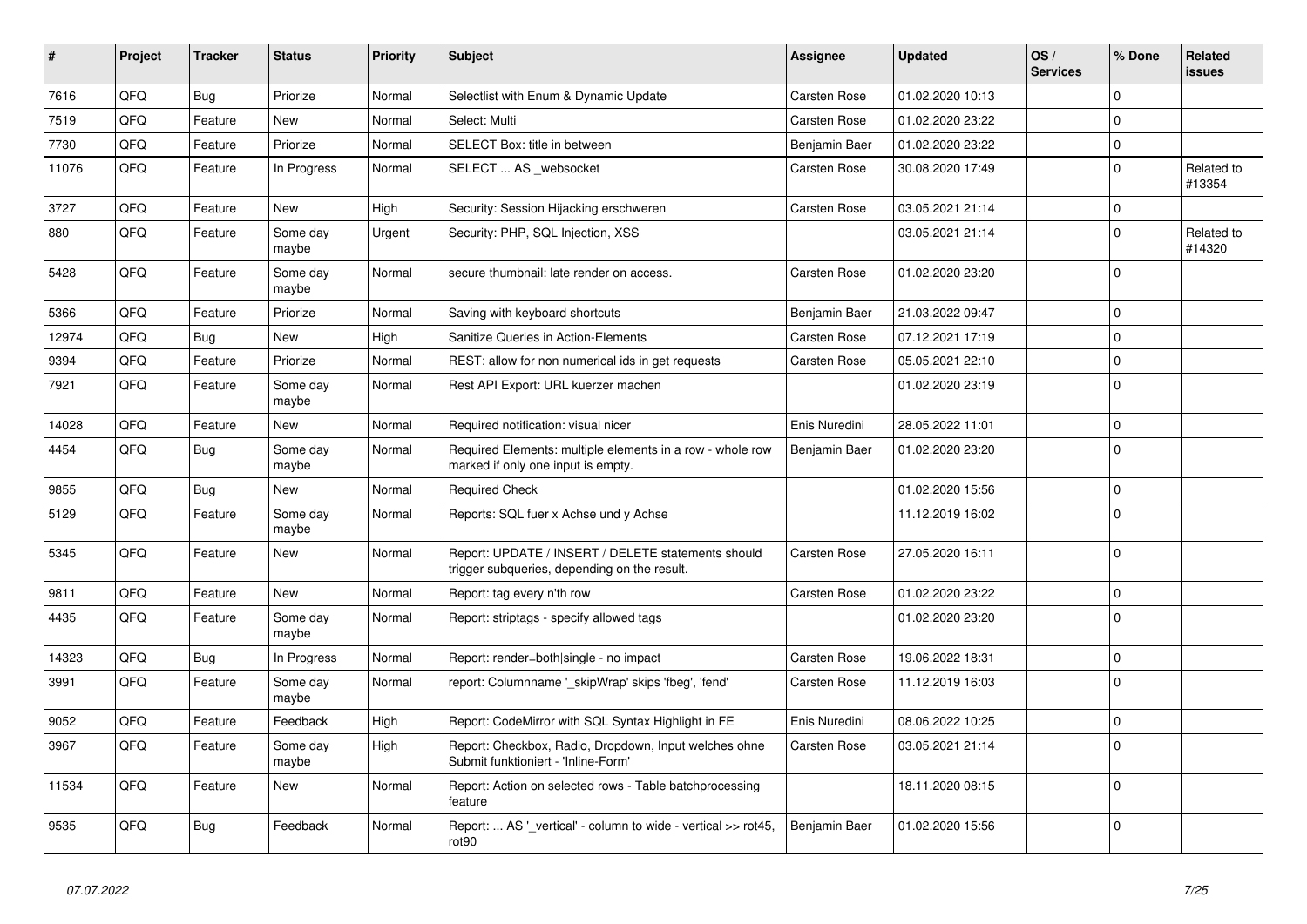| $\vert$ # | Project | <b>Tracker</b> | <b>Status</b>     | <b>Priority</b> | <b>Subject</b>                                                                      | Assignee            | <b>Updated</b>   | OS/<br><b>Services</b> | % Done      | Related<br><b>issues</b>                                               |
|-----------|---------|----------------|-------------------|-----------------|-------------------------------------------------------------------------------------|---------------------|------------------|------------------------|-------------|------------------------------------------------------------------------|
| 10463     | QFQ     | Feature        | New               | Normal          | Report_link: expliztes setzen von HTML Tags (Bedarf fuer<br>'data-selenium' & 'id') | Enis Nuredini       | 23.03.2022 09:23 |                        | $\Omega$    | Related to<br>#7648                                                    |
| 6723      | QFQ     | Feature        | <b>New</b>        | Normal          | Report QFQ Installation and Version                                                 | Carsten Rose        | 12.06.2021 09:07 |                        | $\mathbf 0$ |                                                                        |
| 7261      | QFQ     | Bug            | <b>New</b>        | Normal          | Report pathFilename for user without path, only the filename                        | <b>Carsten Rose</b> | 01.02.2020 23:21 |                        | $\mathbf 0$ |                                                                        |
| 9983      | QFQ     | Feature        | New               | Normal          | Report Notation: new keyword 'range'                                                | Carsten Rose        | 01.02.2020 15:55 |                        | $\mathbf 0$ |                                                                        |
| 8975      | QFQ     | Feature        | <b>New</b>        | Normal          | Report Notation: 2.0                                                                | Carsten Rose        | 01.02.2020 23:22 |                        | $\mathbf 0$ | Related to<br>#8963                                                    |
| 11323     | QFQ     | Feature        | Some day<br>maybe | Normal          | Report Frontend Editor Modal + Codemirror                                           | Carsten Rose        | 16.09.2021 15:10 |                        | $\Omega$    | Related to<br>#11036                                                   |
| 10005     | QFQ     | Feature        | Priorize          | Normal          | Report / special column name:  AS _calendar                                         | Carsten Rose        | 03.06.2020 17:28 |                        | $\mathbf 0$ |                                                                        |
| 4640      | QFQ     | Feature        | Some day<br>maybe | Normal          | Rename System Forms                                                                 |                     | 01.02.2020 23:20 |                        | $\Omega$    |                                                                        |
| 12611     | QFQ     | Feature        | Some day<br>maybe | Normal          | Refactoring: Bootstrap with Lazy Loading                                            | Carsten Rose        | 08.06.2022 10:37 |                        | $\Omega$    | Related to<br>#12490,<br>Related to<br>#10013.<br>Related to<br>#7732  |
| 10012     | QFQ     | Feature        | Priorize          | Normal          | redirectAllMailTo: {{beEmail:T}}                                                    | <b>Carsten Rose</b> | 08.05.2021 09:54 |                        | $\Omega$    | Related to<br>#12412,<br>Related to<br>#12413,<br>Related to<br>#10011 |
| 13700     | QFQ     | Feature        | <b>New</b>        | Normal          | Redesign qfq.io Seite                                                               | Carsten Rose        | 19.03.2022 17:43 |                        | $\Omega$    |                                                                        |
| 7099      | QFQ     | Feature        | <b>New</b>        | Normal          | Redesign FormEditor                                                                 | Carsten Rose        | 01.02.2020 23:21 |                        | $\mathbf 0$ |                                                                        |
| 7480      | QFQ     | Feature        | <b>New</b>        | Normal          | Record History (Undo / Redo)                                                        | Carsten Rose        | 11.12.2019 16:16 |                        | $\Omega$    | Related to<br>#2361                                                    |
| 7280      | QFQ     | Feature        | <b>New</b>        | Normal          | recently used table                                                                 | Carsten Rose        | 01.02.2020 23:21 |                        | $\mathbf 0$ |                                                                        |
| 3109      | QFQ     | Bug            | Some day<br>maybe | High            | RealUrl: Links werden nicht korrekt gerendert                                       | <b>Carsten Rose</b> | 03.05.2021 21:14 |                        | $\mathbf 0$ |                                                                        |
| 3867      | QFQ     | Feature        | Priorize          | Normal          | Readonly Formular: Template Groups add/delete<br>ausbeldnen                         | Carsten Rose        | 05.05.2021 22:12 |                        | $\Omega$    |                                                                        |
| 7795      | QFQ     | <b>Bug</b>     | <b>New</b>        | Normal          | Readonly Form: Typeahead-Felder                                                     | Carsten Rose        | 01.02.2020 23:22 |                        | $\Omega$    | Related to<br>#10640                                                   |
| 7513      | QFQ     | <b>Bug</b>     | <b>New</b>        | Normal          | Radios not correct aligned                                                          | <b>Carsten Rose</b> | 01.02.2020 23:22 |                        | $\Omega$    |                                                                        |
| 10766     | QFQ     | <b>Bug</b>     | <b>New</b>        | High            | Radiobutton / parameter.buttonClass=btn-default: dynamic<br>update                  |                     | 03.05.2021 21:12 |                        | $\mathbf 0$ | Related to<br>#11237                                                   |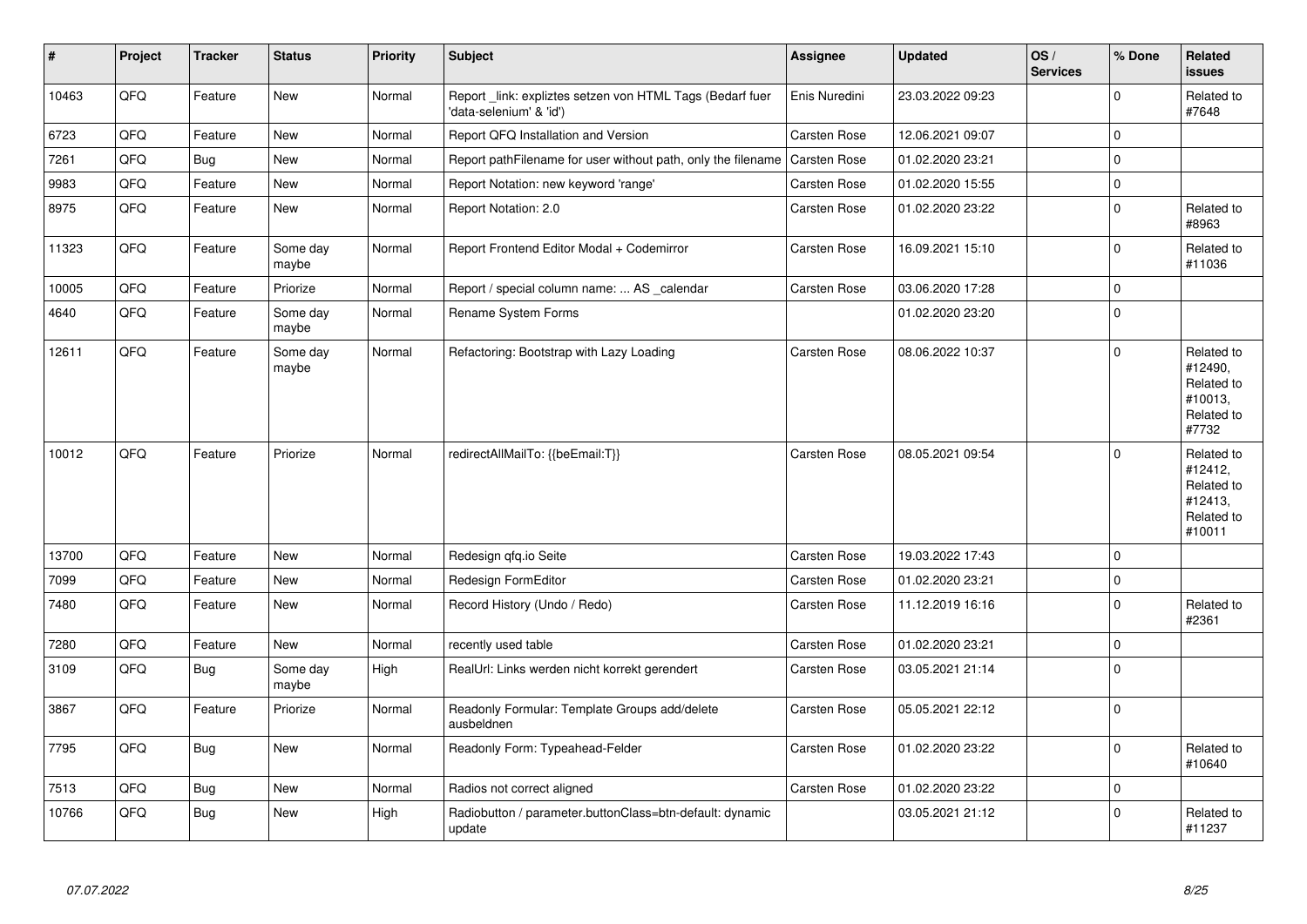| #     | Project | <b>Tracker</b> | <b>Status</b>     | <b>Priority</b> | <b>Subject</b>                                                                                                                        | Assignee            | <b>Updated</b>   | OS/<br><b>Services</b> | % Done       | Related<br><b>issues</b>                                               |
|-------|---------|----------------|-------------------|-----------------|---------------------------------------------------------------------------------------------------------------------------------------|---------------------|------------------|------------------------|--------------|------------------------------------------------------------------------|
| 11237 | QFQ     | <b>Bug</b>     | <b>New</b>        | High            | Radiobutton / parameter.buttonClass= btn-default - kein<br>dirty Trigger                                                              | Benjamin Baer       | 03.05.2021 21:12 |                        | $\Omega$     | Related to<br>#10766                                                   |
| 11239 | QFQ     | Bug            | <b>New</b>        | Normal          | Radiobutton (plain): horizontales Rendern abhängig vom<br>Datentyp in der Datenbank                                                   | Carsten Rose        | 30.09.2020 18:37 |                        | $\mathbf 0$  |                                                                        |
| 7924  | QFQ     | Feature        | <b>New</b>        | Normal          | Radio/Checkbox with Tooltip                                                                                                           | Carsten Rose        | 01.02.2020 23:22 |                        | $\Omega$     |                                                                        |
| 9020  | QFQ     | Bug            | Some day<br>maybe | Normal          | radio mit buttonClass und dynamicUpdate lassen sich nicht<br>kombinieren                                                              |                     | 11.12.2019 16:01 |                        | $\mathbf{0}$ |                                                                        |
| 6483  | QFQ     | Bug            | <b>New</b>        | Normal          | R Store funktioniert nicht bei 'Report Notation' im FE                                                                                | Carsten Rose        | 01.02.2020 23:21 |                        | $\mathbf 0$  |                                                                        |
| 5851  | QFQ     | Feature        | Some day<br>maybe | Normal          | Queue System implementieren: MQTT, RabbitMQ                                                                                           |                     | 01.02.2020 23:20 |                        | $\mathbf 0$  | Related to<br>#5715                                                    |
| 7520  | QFQ     | Feature        | <b>New</b>        | Normal          | QR Code:  AS _qr ( AS _link)                                                                                                          | Carsten Rose        | 01.02.2020 23:22 |                        | $\mathbf 0$  |                                                                        |
| 13757 | QFQ     | Feature        | <b>New</b>        | High            | QR / Bar-Code Plugin                                                                                                                  | Enis Nuredini       | 19.03.2022 17:43 |                        | $\mathbf 0$  |                                                                        |
| 4771  | QFQ     | Bug            | Some day<br>maybe | Normal          | gfg: select-down-values empty after save (edit-form for<br>program administrators)                                                    | Carsten Rose        | 01.02.2020 23:20 |                        | $\mathbf 0$  | Related to<br>#4549, Has<br>duplicate<br>#4282                         |
| 8586  | QFQ     | Feature        | Some day<br>maybe | Normal          | QFQ: Enhance Error message for 'record not found'                                                                                     | Carsten Rose        | 16.09.2021 15:10 |                        | $\Omega$     |                                                                        |
| 5480  | QFQ     | Feature        | Some day<br>maybe | Normal          | QFQ: Dokumentation mit Screenshots versehen                                                                                           | Carsten Rose        | 01.02.2020 23:20 |                        | $\mathbf 0$  | Related to<br>#9879                                                    |
| 14187 | QFQ     | Feature        | <b>New</b>        | High            | qfq.log: show current URL                                                                                                             | Carsten Rose        | 28.05.2022 11:02 |                        | $\Omega$     | Related to<br>#13933.<br>Related to<br>#12532,<br>Related to<br>#11893 |
| 6574  | QFQ     | <b>Bug</b>     | Priorize          | Normal          | qfq.log: Fehlermeldung wurde angezeigt, aber nicht geloggt                                                                            | <b>Carsten Rose</b> | 01.02.2020 10:13 |                        | $\Omega$     |                                                                        |
| 13528 | QFQ     | Bug            | <b>New</b>        | Normal          | qfq.io > releases: es wird kein neues Release angelegt                                                                                | Benjamin Baer       | 19.03.2022 17:46 |                        | $\Omega$     |                                                                        |
| 4839  | QFQ     | Feature        | Some day<br>maybe | Normal          | qfq-handle in <head> Abschnitt</head>                                                                                                 | Carsten Rose        | 11.12.2019 16:02 |                        | $\Omega$     |                                                                        |
| 7108  | QFQ     | Feature        | Some day<br>maybe | Normal          | <b>QFQ Wrap Elements</b>                                                                                                              |                     | 11.12.2019 16:01 |                        | $\Omega$     |                                                                        |
| 3692  | QFQ     | Feature        | Some day<br>maybe | Normal          | QFQ Webseite                                                                                                                          | Benjamin Baer       | 11.12.2019 16:02 |                        | $\mathbf 0$  | Related to<br>#5033                                                    |
| 9927  | QFQ     | Feature        | <b>New</b>        | Normal          | QFQ Update: a) Update nur machen wenn BE User<br>eingeloggt ist., b) Bei Fehler genaue Meldung welcher<br>Updateschritt Probleme hat. | Carsten Rose        | 22.01.2020 12:59 |                        | $\Omega$     |                                                                        |
| 7524  | QFQ     | Bug            | <b>New</b>        | Normal          | QFQ throws a 'General Error' if 'fileadmin/protected/log/' is<br>not writeable                                                        | Carsten Rose        | 01.02.2020 23:22 |                        | $\Omega$     |                                                                        |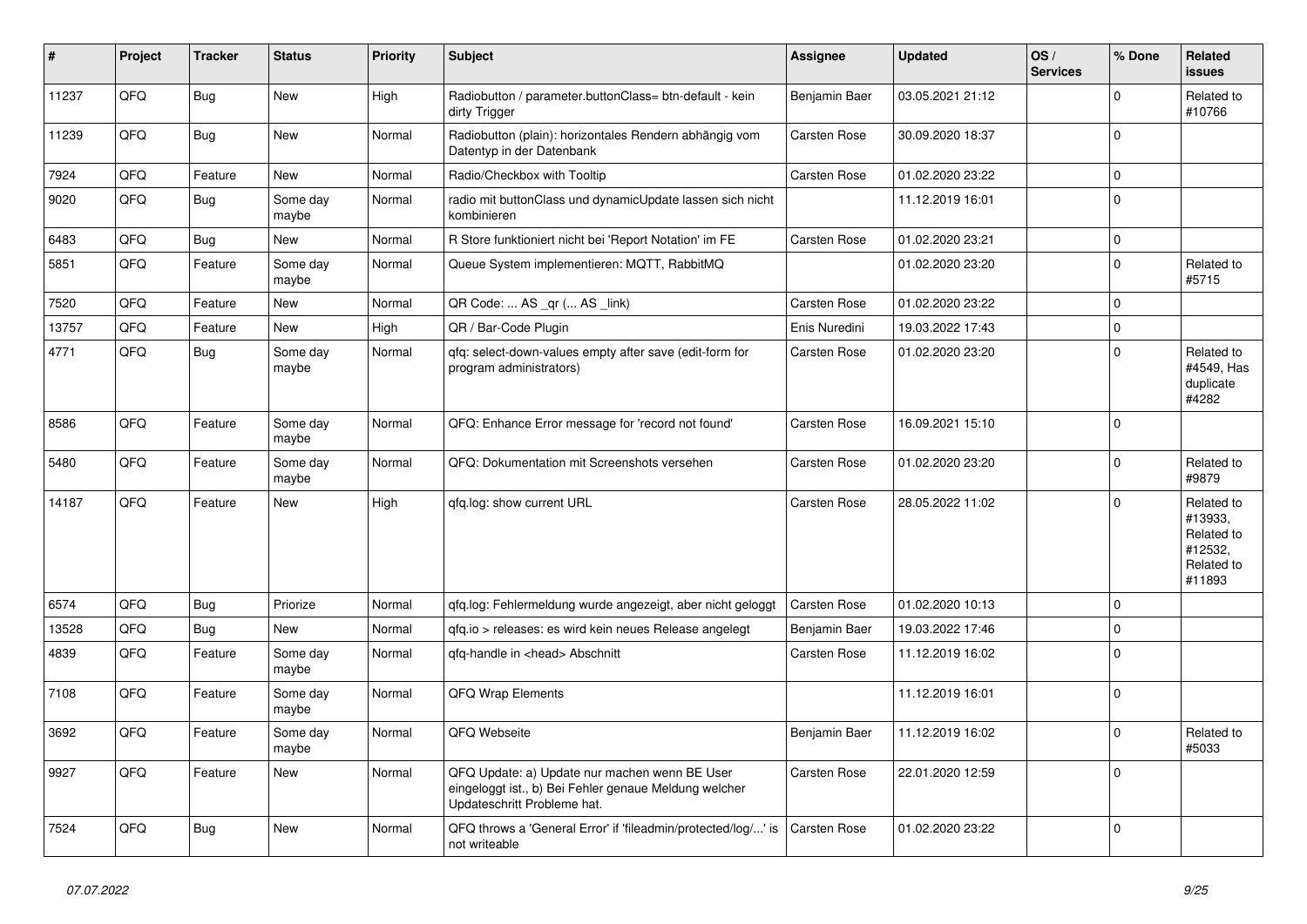| ∦     | Project | <b>Tracker</b> | <b>Status</b>     | <b>Priority</b> | <b>Subject</b>                                                                                               | <b>Assignee</b>        | <b>Updated</b>   | OS/<br><b>Services</b> | % Done      | Related<br>issues |
|-------|---------|----------------|-------------------|-----------------|--------------------------------------------------------------------------------------------------------------|------------------------|------------------|------------------------|-------------|-------------------|
| 5892  | QFQ     | Feature        | Some day<br>maybe | Normal          | QFQ should use T3 API to manipulate FE GROUP<br>membership                                                   |                        | 01.02.2020 23:20 |                        | $\Omega$    |                   |
| 13609 | QFQ     | Feature        | <b>New</b>        | Normal          | QFQ Introduction: Seite aufloesen                                                                            | Philipp<br>Gröbelbauer | 28.05.2022 11:02 |                        | $\mathbf 0$ |                   |
| 12465 | QFQ     | Feature        | New               | Normal          | QFQ Function: use in FE to fill StoreRecord                                                                  | Carsten Rose           | 05.05.2021 21:58 |                        | $\Omega$    |                   |
| 12395 | QFQ     | Bug            | ToDo              | High            | QFQ Function: Result two times shown                                                                         | Carsten Rose           | 18.02.2022 08:59 |                        | $\mathbf 0$ |                   |
| 12463 | QFQ     | Bug            | ToDo              | High            | QFQ Function: 'function' and 'sql' on same level - output of<br>sal is shown two times.                      | Carsten Rose           | 15.12.2021 16:31 |                        | $\mathbf 0$ |                   |
| 12508 | QFQ     | Bug            | In Progress       | High            | qfq Form: sendMail                                                                                           | Karin Niffeler         | 19.03.2022 17:48 |                        | $\mathbf 0$ |                   |
| 1635  | QFQ     | Feature        | Some day<br>maybe | Normal          | QFQ Extension content record: weitere Optionen<br>einblenden.                                                | Carsten Rose           | 11.12.2019 16:03 |                        | $\Omega$    |                   |
| 9024  | QFQ     | Bug            | Some day<br>maybe | Normal          | QFQ Einarbeitung                                                                                             |                        | 01.02.2020 15:56 |                        | $\mathbf 0$ |                   |
| 6140  | QFQ     | Bug            | Priorize          | Normal          | QFQ DnD Sort: Locked fields                                                                                  | Benjamin Baer          | 21.03.2022 09:56 |                        | $\mathbf 0$ |                   |
| 5389  | QFQ     | Feature        | Some day<br>maybe | Normal          | QFQ Design: Multline label / note                                                                            | Benjamin Baer          | 01.02.2020 23:19 |                        | $\Omega$    |                   |
| 5160  | QFQ     | Feature        | Some day<br>maybe | Normal          | QFQ collaborative / together.js, ShareJS, y-js, collaborative,                                               |                        | 11.12.2019 16:02 |                        | 0           |                   |
| 13592 | QFQ     | Bug            | New               | Normal          | QFQ Build Queue: das vergeben von Tags klappt nicht. Es<br>werden keine Releases gebaut.                     | Carsten Rose           | 19.03.2022 17:45 |                        | $\Omega$    |                   |
| 14376 | QFQ     | Feature        | New               | Normal          | QFQ Bootstrap: if missing, create stored procedures                                                          | Enis Nuredini          | 19.06.2022 16:37 |                        | $\mathbf 0$ |                   |
| 10124 | QFQ     | Feature        | Feedback          | Normal          | qfq AAI-Login                                                                                                | Karin Niffeler         | 07.05.2020 09:36 |                        | $\Omega$    |                   |
| 1234  | QFQ     | Feature        | Some day<br>maybe | Normal          | QF: Record numbering: Im Grid soll in Spalte 1 optional die<br>laufende Nummer der Records angezeigt werden. |                        | 01.02.2020 23:20 |                        | $\mathbf 0$ |                   |
| 955   | QFQ     | Feature        | Some day<br>maybe | Normal          | QF: Notizen vor/nach dem Form                                                                                |                        | 01.02.2020 23:20 |                        | $\mathbf 0$ |                   |
| 1251  | QFQ     | Feature        | Some day<br>maybe | Normal          | QF: Combo                                                                                                    |                        | 11.12.2019 16:03 |                        | $\Omega$    |                   |
| 1253  | QFQ     | Feature        | Some day<br>maybe | Normal          | QF: Colorpicker                                                                                              |                        | 11.12.2019 16:03 |                        | $\Omega$    |                   |
| 11980 | QFQ     | Feature        | In Progress       | Normal          | protected verzeichnis MUSS geschützt werden                                                                  | Carsten Rose           | 07.09.2021 13:30 |                        | $\Omega$    |                   |
| 9135  | QFQ     | Feature        | Priorize          | Normal          | Progress Bar generic / replace old hourglass download<br>popup                                               | Benjamin Baer          | 03.01.2022 07:43 |                        | l 0         |                   |
| 10658 | QFQ     | <b>Bug</b>     | New               | Normal          | processReadOnly broken                                                                                       | Carsten Rose           | 27.05.2020 17:55 |                        | $\mathbf 0$ |                   |
| 4023  | QFQ     | Feature        | New               | Normal          | prepared statements - FE action: salveld, sqlInsert,<br>sqlUpdate, sqlDelete, sqlBefore, sqlAfter            | Carsten Rose           | 11.12.2019 16:15 |                        | $\mathbf 0$ |                   |
| 3495  | QFQ     | Feature        | Some day<br>maybe | Normal          | Predifined Parameter werden nicht in '+' (add new record)<br>SIP gerendert.                                  |                        | 11.12.2019 16:02 |                        | 0           |                   |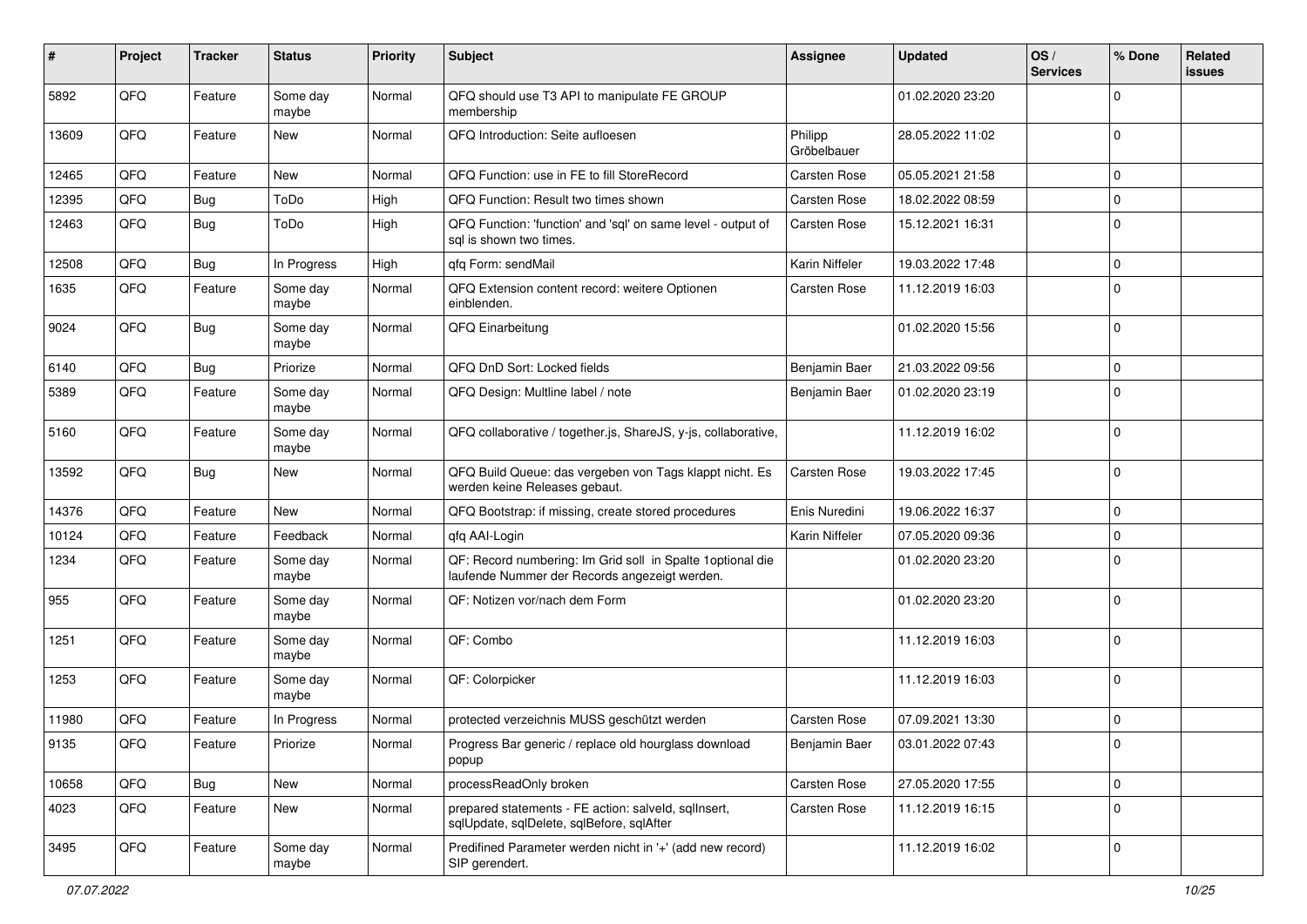| #     | Project | <b>Tracker</b> | <b>Status</b>     | <b>Priority</b> | Subject                                                                                               | <b>Assignee</b>     | <b>Updated</b>   | OS/<br><b>Services</b> | % Done      | Related<br>issues                             |
|-------|---------|----------------|-------------------|-----------------|-------------------------------------------------------------------------------------------------------|---------------------|------------------|------------------------|-------------|-----------------------------------------------|
| 8204  | QFQ     | Feature        | Priorize          | High            | Position 'required mark'                                                                              | Carsten Rose        | 16.06.2021 13:44 |                        | $\mathbf 0$ |                                               |
| 10080 | QFQ     | Feature        | New               | Normal          | Popup on 'save' / 'close': configure dialog (answer<br>yes/no/cancle/)                                | Carsten Rose        | 28.03.2021 20:52 |                        | $\mathbf 0$ | Is duplicate<br>of #12262                     |
| 11668 | QFQ     | Bug            | <b>New</b>        | Normal          | Play function.sql - problem with mysql                                                                | Carsten Rose        | 03.05.2021 20:48 |                        | $\mathbf 0$ |                                               |
| 12556 | QFQ     | Feature        | New               | Normal          | Pills Title: colored = static or dynamic on allrequiredgiven                                          | Benjamin Baer       | 19.03.2022 17:49 |                        | $\Omega$    |                                               |
| 2063  | QFQ     | Bug            | Some day<br>maybe | Normal          | Pills auf 'inaktiv' setzen falls keine Element auf dem Pill<br>sichtbar sind.                         | Benjamin Baer       | 11.12.2019 16:03 |                        | $\Omega$    | Related to<br>#3752                           |
| 8668  | QFQ     | Bug            | New               | High            | Pill disabled: dyamic mode 'hidden' not respected - FE is still<br>required                           | Carsten Rose        | 03.05.2021 21:14 |                        | $\Omega$    |                                               |
| 10819 | QFQ     | Feature        | New               | Normal          | Persistent SIP - second try                                                                           | Carsten Rose        | 29.06.2020 23:02 |                        | $\Omega$    | Related to<br>#6261                           |
| 6261  | QFQ     | Feature        | New               | Normal          | Persistent SIP                                                                                        | Carsten Rose        | 12.06.2021 09:07 |                        | $\Omega$    | Related to<br>#10819                          |
| 7336  | QFQ     | Feature        | Some day<br>maybe | Normal          | PDF Upload: disallow PDFs with specific Meta information                                              | Carsten Rose        | 11.12.2019 16:01 |                        | $\mathbf 0$ |                                               |
| 5715  | QFQ     | Feature        | New               | High            | PDF Caching                                                                                           | Carsten Rose        | 03.05.2021 21:14 |                        | $\Omega$    | Related to<br>#5851,<br>Related to<br>#6357   |
| 8101  | QFQ     | Feature        | Some day<br>maybe | Normal          | Password hash: support further hashing methods                                                        | Carsten Rose        | 16.09.2021 15:10 |                        | $\Omega$    |                                               |
| 10384 | QFQ     | Feature        | <b>New</b>        | Normal          | Parameter Exchange QFQ Instances                                                                      |                     | 07.05.2020 09:38 |                        | $\mathbf 0$ |                                               |
| 7681  | QFQ     | Feature        | <b>New</b>        | Normal          | Optional switch off 'check for modified record'                                                       | Carsten Rose        | 01.02.2020 23:21 |                        | $\mathbf 0$ |                                               |
| 7650  | QFQ     | Bug            | New               | High            | Optional do not show 'required' sign on FormElement                                                   | Carsten Rose        | 03.05.2021 21:14 |                        | $\mathbf 0$ |                                               |
| 14175 | QFQ     | Bug            | In Progress       | Normal          | Opening a form with no QFQ Session cookie fails                                                       | Carsten Rose        | 03.06.2022 10:40 |                        | $\mathbf 0$ |                                               |
| 7685  | QFQ     | Bug            | New               | Normal          | Open FormElement from QFQ error message and save<br>modified record: error about missing {{formId:F}} | Carsten Rose        | 01.02.2020 23:22 |                        | $\mathbf 0$ |                                               |
| 10011 | QFQ     | Feature        | Priorize          | Normal          | Offer new STORE_TYPO3 Variable 'beUser', 'beEmail'                                                    | Carsten Rose        | 08.05.2021 09:51 |                        | $\Omega$    | Related to<br>#10012,<br>Related to<br>#12511 |
| 14090 | QFQ     | Feature        | New               | Normal          | Nützliche _script funktionen                                                                          | <b>Carsten Rose</b> | 28.05.2022 11:03 |                        | 0           |                                               |
| 12133 | QFG     | <b>Bug</b>     | New               | Normal          | NPM, phpSpreadSheet aktualisieren                                                                     | Carsten Rose        | 15.03.2021 09:04 |                        | 0           |                                               |
| 4546  | QFQ     | Bug            | Some day<br>maybe | Normal          | NH: SIP storage is destroyed                                                                          |                     | 01.02.2020 23:20 |                        | 0           |                                               |
| 5782  | QFQ     | Feature        | New               | Normal          | NextCloud API                                                                                         | Carsten Rose        | 01.02.2020 10:02 |                        | $\mathbf 0$ |                                               |
| 7229  | QFQ     | Feature        | Some day<br>maybe | Normal          | New FormElement.type: Button                                                                          |                     | 01.02.2021 12:32 |                        | 0           |                                               |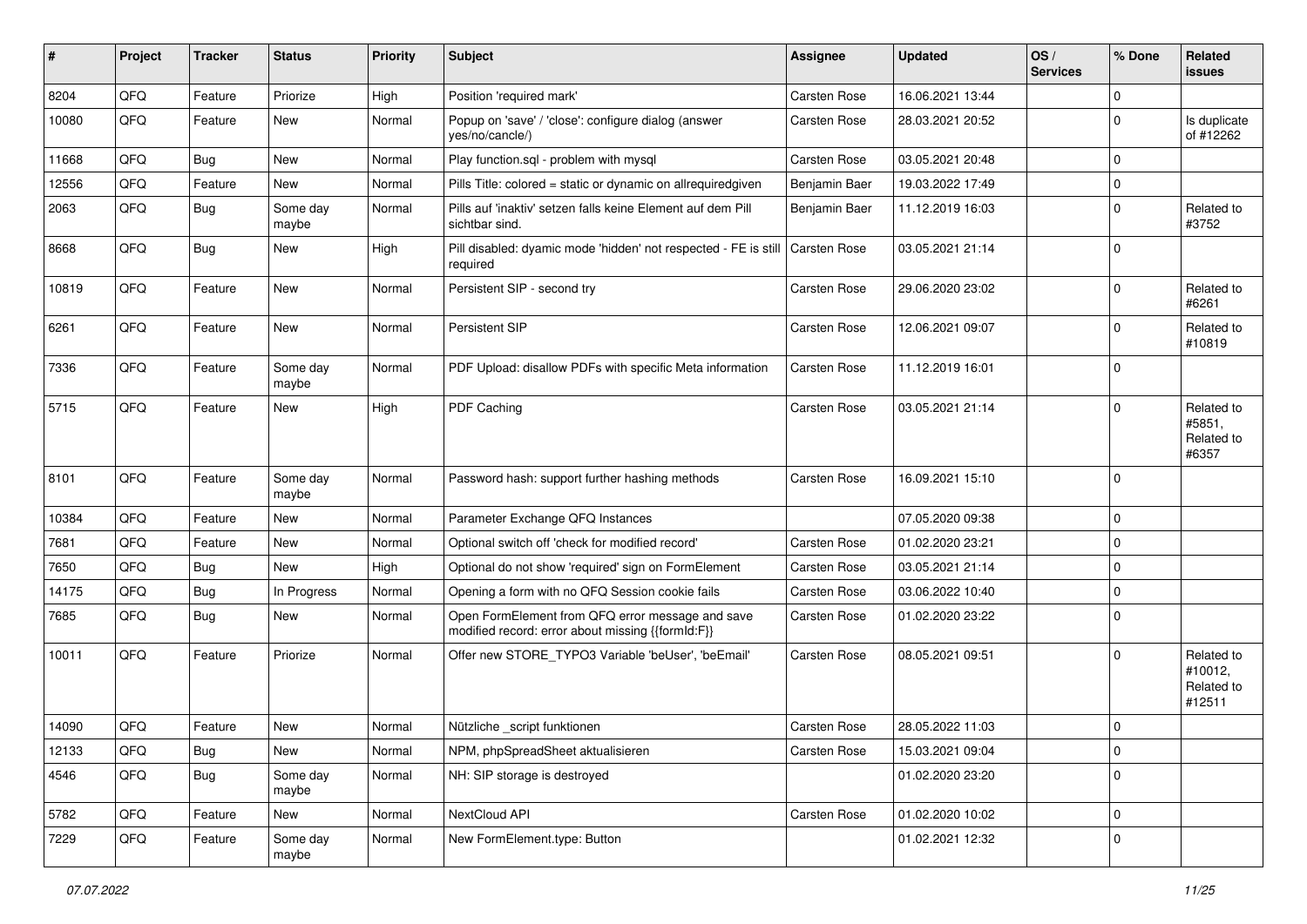| #     | Project | <b>Tracker</b> | <b>Status</b>     | <b>Priority</b> | <b>Subject</b>                                                                    | <b>Assignee</b> | <b>Updated</b>   | OS/<br><b>Services</b> | % Done      | Related<br><b>issues</b>                                             |
|-------|---------|----------------|-------------------|-----------------|-----------------------------------------------------------------------------------|-----------------|------------------|------------------------|-------------|----------------------------------------------------------------------|
| 4446  | QFQ     | Feature        | Some day<br>maybe | Normal          | New FE get same feldContainerId as last modifed FE                                |                 | 01.02.2020 23:20 |                        | $\Omega$    |                                                                      |
| 6084  | QFQ     | Feature        | Some day<br>maybe | Normal          | New escape type: 'D' - convert date                                               |                 | 01.02.2020 23:19 |                        | 0           |                                                                      |
| 6437  | QFQ     | Feature        | New               | Normal          | Neuer Mode Button bei FormElementen                                               | Carsten Rose    | 01.02.2020 23:21 |                        | $\Omega$    | Related to<br>#9668,<br>Blocked by<br>#9678                          |
| 12023 | QFQ     | Feature        | <b>New</b>        | Normal          | MySQL Stored Precdure: QDECODESPECIALCHAR()                                       | Carsten Rose    | 16.02.2021 11:16 |                        | $\mathbf 0$ | Related to<br>#12022                                                 |
| 11667 | QFQ     | Bug            | New               | Normal          | MySQL mariadb-server-10.3: Incorrect datetime value                               | Carsten Rose    | 03.05.2021 20:48 |                        | $\Omega$    |                                                                      |
| 9579  | QFQ     | Feature        | Some day<br>maybe | Normal          | Multiform with Process Row                                                        | Carsten Rose    | 11.12.2019 16:01 |                        | $\mathbf 0$ |                                                                      |
| 11695 | QFQ     | <b>Bug</b>     | New               | Normal          | MultiForm required FE Error                                                       | Carsten Rose    | 04.12.2020 13:34 |                        | $\Omega$    |                                                                      |
| 5695  | QFQ     | Feature        | In Progress       | Normal          | Multiform                                                                         | Carsten Rose    | 02.01.2021 18:38 |                        | $\mathbf 0$ |                                                                      |
| 12325 | QFQ     | <b>Bug</b>     | Priorize          | Normal          | MultiDB form.dblndex not working for report syntax                                | Carsten Rose    | 07.09.2021 13:37 |                        | $\Omega$    | Related to<br>#12145,<br>Related to<br>#12314                        |
| 10714 | QFQ     | Feature        | <b>New</b>        | Normal          | multi Table Form                                                                  | Carsten Rose    | 16.03.2021 18:44 |                        | $\mathbf 0$ |                                                                      |
| 7602  | QFQ     | Feature        | ToDo              | High            | Multi Select: with checkboxes                                                     | Benjamin Baer   | 22.03.2022 09:07 |                        | $\mathbf 0$ |                                                                      |
| 11516 | QFQ     | Feature        | New               | Normal          | Multi Page Form (Previous/Next Buttons)                                           | Carsten Rose    | 16.03.2021 17:52 |                        | $\Omega$    |                                                                      |
| 4365  | QFQ     | Feature        | Some day<br>maybe | Normal          | Multi Language: new way of config                                                 | Carsten Rose    | 01.02.2020 23:20 |                        | 0           |                                                                      |
| 13332 | QFQ     | Bug            | New               | Normal          | Multi Form: Required Felder werden visuell nicht markiert.                        | Carsten Rose    | 19.03.2022 17:47 |                        | $\mathbf 0$ |                                                                      |
| 13331 | QFQ     | <b>Bug</b>     | New               | Normal          | Multi Form: Clear Icon misplaced                                                  | Carsten Rose    | 19.03.2022 17:47 |                        | $\mathbf 0$ |                                                                      |
| 10508 | QFQ     | Bug            | New               | High            | Multi Form broken on Multi DB Instance                                            | Carsten Rose    | 03.05.2021 21:12 |                        | $\mathbf 0$ |                                                                      |
| 9706  | QFQ     | Feature        | New               | Normal          | Multi File Upload (hidden template group)                                         | Carsten Rose    | 01.02.2020 23:22 |                        | $\Omega$    | Related to<br>#7521,<br>Related to<br>#5562,<br>Related to<br>#13330 |
| 5459  | QFQ     | Bug            | New               | High            | Multi DB: spread system tables between 'QFQ' and<br>'Data'-DB                     | Carsten Rose    | 03.05.2021 21:14 |                        | 0           | Related to<br>#4720                                                  |
| 10015 | QFQ     | Feature        | Priorize          | Normal          | Monospace in Textarea                                                             | Carsten Rose    | 03.02.2020 13:40 |                        | $\mathbf 0$ |                                                                      |
| 6765  | QFQ     | Feature        | New               | Normal          | Moeglichkeit via QFQ eigene Logs zu schreiben                                     | Carsten Rose    | 01.02.2020 23:21 |                        | $\mathbf 0$ |                                                                      |
| 3646  | QFQ     | Feature        | Some day<br>maybe | Normal          | Moeglichkeit HTML Tags in Reports auszugeben (zu<br>enkodieren: htmlspecialchars) |                 | 11.12.2019 16:02 |                        | $\mathbf 0$ | Related to<br>#14320                                                 |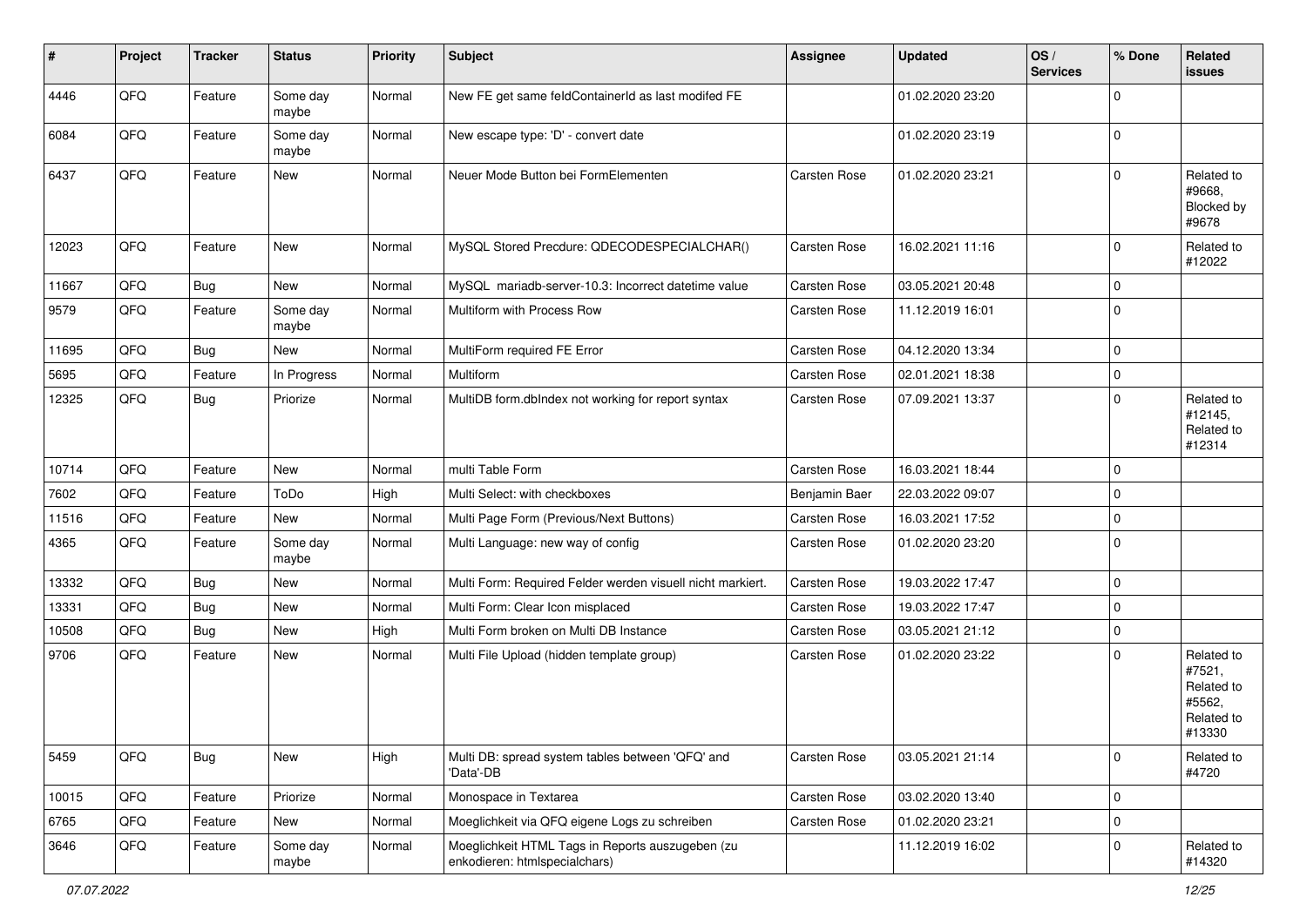| ∦     | Project | <b>Tracker</b> | <b>Status</b>     | <b>Priority</b> | <b>Subject</b>                                                                                         | Assignee     | <b>Updated</b>   | OS/<br><b>Services</b> | % Done      | Related<br>issues                           |
|-------|---------|----------------|-------------------|-----------------|--------------------------------------------------------------------------------------------------------|--------------|------------------|------------------------|-------------|---------------------------------------------|
| 4626  | QFQ     | Feature        | Some day<br>maybe | Normal          | Mobile View: 'classBody=qfq-form-right' makes no sense                                                 |              | 01.02.2020 23:20 |                        | $\Omega$    |                                             |
| 11523 | QFQ     | Feature        | <b>New</b>        | Normal          | Mit dynamic Update erkennen, ob Upload gemacht wurde                                                   | Carsten Rose | 13.11.2020 15:07 |                        | $\Omega$    | Related to<br>#9533                         |
| 4027  | QFQ     | Feature        | Some day<br>maybe | Normal          | Missing: orange 'check' / 'bullet'                                                                     |              | 11.12.2019 16:03 |                        | $\Omega$    |                                             |
| 12039 | QFQ     | Feature        | <b>New</b>        | Normal          | Missing htmlSpecialChar() in pre processing on form submit                                             |              | 18.02.2021 00:09 |                        | $\mathbf 0$ | Related to<br>#14320                        |
| 7104  | QFQ     | Feature        | Some day<br>maybe | Normal          | Manual: hint about escaping if '\r' appears in mail body                                               |              | 11.12.2019 16:01 |                        | $\Omega$    |                                             |
| 4440  | QFQ     | Feature        | Some day<br>maybe | Normal          | Manual.rst: explain how to. expand PHP Session to 4h                                                   |              | 11.12.2019 16:02 |                        | $\Omega$    |                                             |
| 10014 | QFQ     | Feature        | New               | Normal          | Manual.rst: describe behaviour and process order of<br>fillStoreVar, slaveId, sqlBefore,               | Carsten Rose | 01.02.2020 22:31 |                        | $\Omega$    |                                             |
| 9208  | QFQ     | Feature        | <b>New</b>        | Normal          | Manage 'recent' records                                                                                | Carsten Rose | 01.02.2020 23:22 |                        | $\mathbf 0$ |                                             |
| 11747 | QFQ     | Feature        | New               | Normal          | Maintenance Page with Redirect                                                                         | Carsten Rose | 03.05.2021 20:47 |                        | $\Omega$    | Related to<br>#11741                        |
| 2084  | QFQ     | Feature        | Some day<br>maybe | Normal          | Mailto mit encryption: Subrecord                                                                       | Carsten Rose | 11.12.2019 16:03 |                        | $\Omega$    | Related to<br>#2082                         |
| 5455  | QFQ     | Feature        | Some day<br>maybe | Normal          | Mail Redirects grld abhaengig                                                                          |              | 01.02.2020 23:20 |                        | $\mathbf 0$ |                                             |
| 4974  | QFQ     | Feature        | Some day<br>maybe | Normal          | Long polling - inform all listening clients of changes                                                 |              | 11.12.2019 16:02 |                        | 0           |                                             |
| 3504  | QFQ     | Feature        | <b>New</b>        | Normal          | Logging: welche Action FEs werden wann wie ausgefuehrt                                                 | Carsten Rose | 01.02.2020 23:21 |                        | $\Omega$    | Related to<br>#5458,<br>Related to<br>#4092 |
| 5852  | QFQ     | Feature        | Some day<br>maybe | Normal          | Logging: mail.log / sql.log - im FE anzeigen und via AJAX<br>aktualisieren                             | Carsten Rose | 01.02.2020 23:19 |                        | $\Omega$    | Related to<br>#5885                         |
| 2361  | QFQ     | Feature        | New               | Normal          | Logging wer/wann/wo welches Formular aufgerufen hat                                                    | Carsten Rose | 11.12.2019 16:15 |                        | $\Omega$    | Related to<br>#4432.<br>Related to<br>#7480 |
| 9777  | QFQ     | Feature        | <b>New</b>        | Normal          | Logging QFQ Variables                                                                                  | Carsten Rose | 16.12.2019 17:17 |                        | $\Omega$    |                                             |
| 4439  | QFQ     | Feature        | Some day<br>maybe | Normal          | Log: report all actions fired by an FE Element, incl. the<br>original directive (slaveld, sqllnsert, ) |              | 01.02.2020 23:20 |                        | $\Omega$    | Related to<br>#4432,<br>Related to<br>#5458 |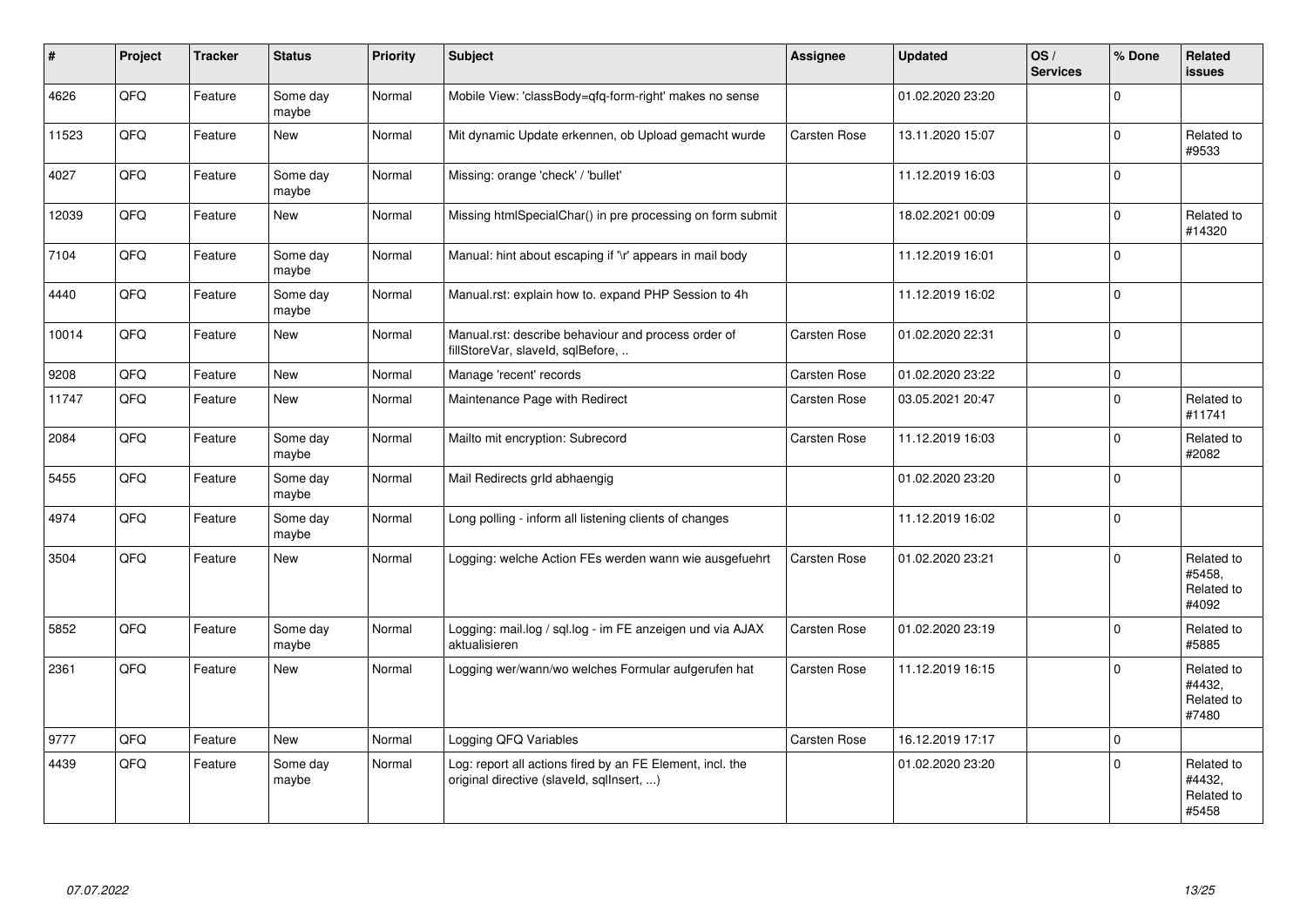| #     | Project | <b>Tracker</b> | <b>Status</b>     | <b>Priority</b> | <b>Subject</b>                                                                         | Assignee            | <b>Updated</b>   | OS/<br><b>Services</b> | % Done         | Related<br><b>issues</b>                                               |
|-------|---------|----------------|-------------------|-----------------|----------------------------------------------------------------------------------------|---------------------|------------------|------------------------|----------------|------------------------------------------------------------------------|
| 4433  | QFQ     | Feature        | Some day<br>maybe | Normal          | Log when SIP will be destroyed by QFQ for any (security)<br>reason                     |                     | 01.02.2020 23:20 |                        | $\Omega$       | Related to<br>#4432,<br>Related to<br>#5458                            |
| 12490 | QFQ     | Feature        | <b>New</b>        | Normal          | Loading Plugins in QFQ - see what tinymce does. (lazy<br>loading)                      | Benjamin Baer       | 08.06.2022 10:37 |                        | $\Omega$       | Related to<br>#12611,<br>Related to<br>#10013,<br>Related to<br>#7732  |
| 8702  | QFQ     | Feature        | <b>New</b>        | Normal          | Load Record which is locked: missing user info                                         | <b>Carsten Rose</b> | 11.12.2019 16:16 |                        | $\mathbf 0$    | Related to<br>#9789                                                    |
| 3617  | QFQ     | Feature        | Some day<br>maybe | Normal          | Load javascripts at bottom                                                             |                     | 11.12.2019 16:02 |                        | $\Omega$       |                                                                        |
| 10569 | QFQ     | Feature        | Priorize          | Normal          | link blank more safe                                                                   | Enis Nuredini       | 25.03.2022 12:44 |                        | $\Omega$       |                                                                        |
| 6566  | QFQ     | Bug            | Priorize          | Normal          | Link Function 'delete': provided parameter missing on page<br>reload                   | Benjamin Baer       | 03.01.2022 08:08 |                        | $\Omega$       |                                                                        |
| 3457  | QFQ     | Feature        | Some day<br>maybe | Normal          | LDAP: concat multi values to one single entry                                          | Carsten Rose        | 11.12.2019 16:02 |                        | $\mathbf 0$    |                                                                        |
| 14371 | QFQ     | Feature        | Priorize          | Normal          | <b>LDAP via REPORT</b>                                                                 | Carsten Rose        | 19.06.2022 16:37 |                        | $\mathbf 0$    |                                                                        |
| 10593 | QFQ     | Feature        | New               | Normal          | label2: text behind input element                                                      | Carsten Rose        | 16.05.2020 10:57 |                        | $\mathbf 0$    |                                                                        |
| 10443 | QFQ     | Feature        | In Progress       | Normal          | Konzept_api / _live                                                                    | Carsten Rose        | 07.05.2020 09:39 |                        | $\mathbf 0$    |                                                                        |
| 1946  | QFQ     | Feature        | Some day<br>maybe | Normal          | Kontrolle ob der ReadOnly Modus bei den<br>Formularelementen korrekt implementiert ist | Carsten Rose        | 11.12.2019 16:03 |                        | $\overline{0}$ |                                                                        |
| 1510  | QFQ     | Feature        | Some day<br>maybe | Normal          | jquery von google laden, falls das nicht geht lokal                                    |                     | 11.12.2019 16:03 |                        | 0 l            |                                                                        |
| 7732  | QFQ     | Feature        | Some day<br>maybe | Normal          | Javascript: Lazy Loading der add on libs                                               | Benjamin Baer       | 08.06.2022 10:38 |                        | $\Omega$       | Related to<br>#12611,<br>Related to<br>#12490,<br>Related to<br>#10013 |
| 4259  | QFQ     | Feature        | Some day<br>maybe | Normal          | Instant trigger a cron job                                                             | Carsten Rose        | 11.12.2019 16:03 |                        | 0              |                                                                        |
| 7522  | QFQ     | Feature        | Priorize          | Normal          | Inserting default index.html to folder (Avoid Apache<br>Indexing)                      | Carsten Rose        | 01.02.2020 10:13 |                        | $\overline{0}$ |                                                                        |
| 7965  | QFQ     | Feature        | Priorize          | Normal          | Input type 'text' with visual format - currency                                        | Benjamin Baer       | 03.01.2022 07:45 |                        | 0              |                                                                        |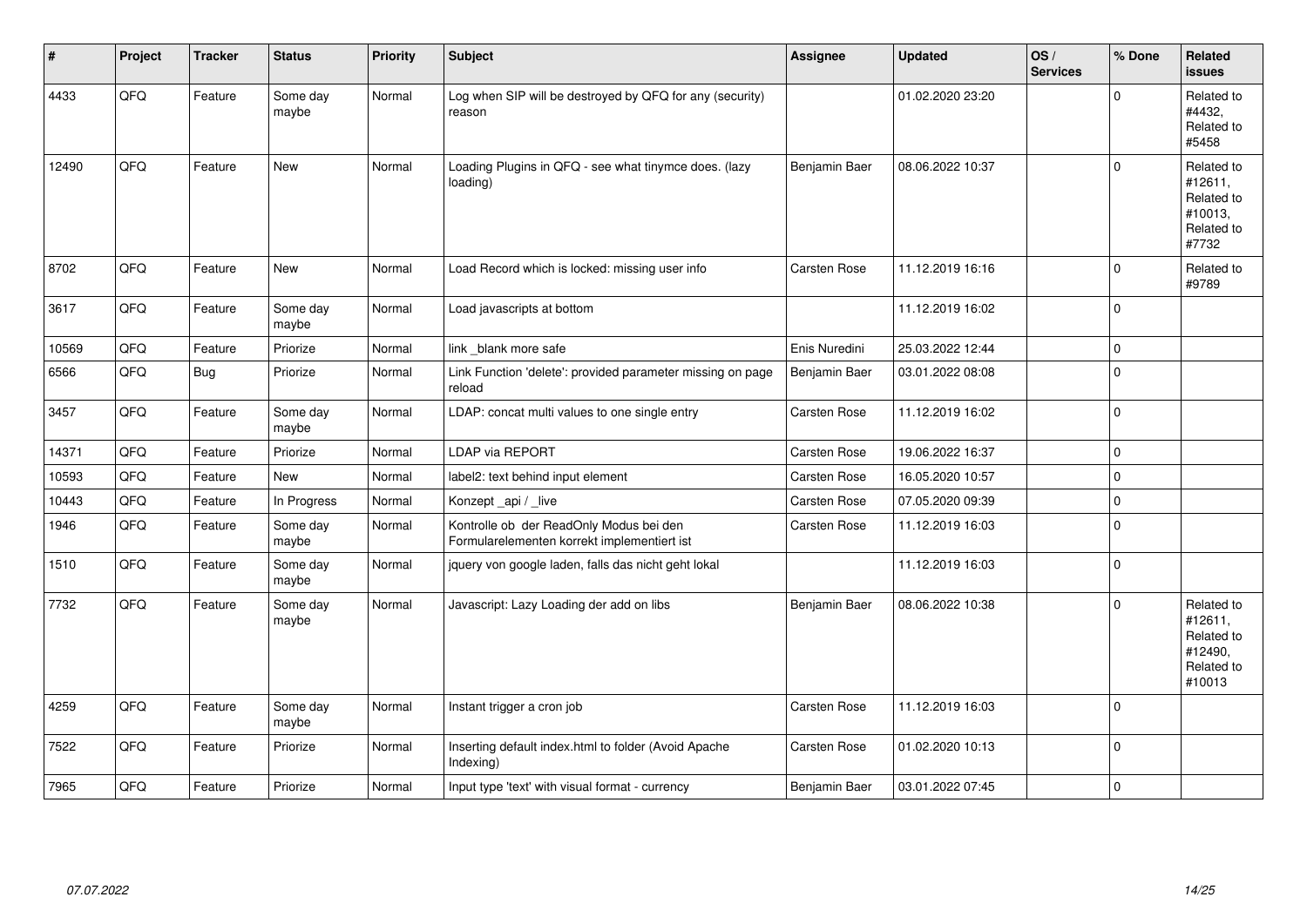| #     | Project | <b>Tracker</b> | <b>Status</b>     | <b>Priority</b> | <b>Subject</b>                                                                                           | <b>Assignee</b>     | <b>Updated</b>   | OS/<br><b>Services</b> | % Done      | Related<br>issues                                                       |
|-------|---------|----------------|-------------------|-----------------|----------------------------------------------------------------------------------------------------------|---------------------|------------------|------------------------|-------------|-------------------------------------------------------------------------|
| 9834  | QFQ     | Bug            | Priorize          | Normal          | Input elements with tag 'disabled' are missing on<br>form-submit: server option 'processReadOnly' broken | <b>Carsten Rose</b> | 07.12.2021 16:43 |                        | $\Omega$    | Related to<br>#9691,<br>Related to<br>#5305, Has<br>duplicate<br>#12331 |
| 11036 | QFQ     | Feature        | Some day<br>maybe | Normal          | inline report editor permissions                                                                         | Carsten Rose        | 16.09.2021 15:09 |                        | $\Omega$    | Related to<br>#11323                                                    |
| 14305 | QFQ     | Bug            | New               | Normal          | Inline Report editing does not create history entries                                                    | <b>Carsten Rose</b> | 10.06.2022 11:55 |                        | $\mathbf 0$ |                                                                         |
| 2950  | QFQ     | Feature        | Some day<br>maybe | Normal          | Inhalt QFQ Records als File                                                                              |                     | 11.12.2019 16:03 |                        | $\Omega$    |                                                                         |
| 4659  | QFQ     | Bug            | Some day<br>maybe | Normal          | infoButtonExtra                                                                                          | <b>Carsten Rose</b> | 01.02.2020 23:20 |                        | $\Omega$    |                                                                         |
| 14091 | QFQ     | <b>Bug</b>     | New               | Normal          | inconsistent template path for twig                                                                      | Carsten Rose        | 19.04.2022 18:36 |                        | $\Omega$    |                                                                         |
| 7453  | QFQ     | Feature        | Some day<br>maybe | Normal          | import / export forms QFQ                                                                                | Carsten Rose        | 16.09.2021 15:10 |                        | $\Omega$    |                                                                         |
| 12513 | QFQ     | Bug            | New               | High            | Implement server side check of maxlength                                                                 | Carsten Rose        | 07.12.2021 17:19 |                        | $\Omega$    |                                                                         |
| 7660  | QFQ     | Feature        | New               | Normal          | IMAP: import mails to DB, move / delete mails                                                            | Carsten Rose        | 01.02.2020 09:52 |                        | $\mathbf 0$ |                                                                         |
| 8217  | QFQ     | Feature        | New               | Normal          | if-elseif-else construct                                                                                 | Carsten Rose        | 16.03.2021 18:41 |                        | $\Omega$    | Related to<br>#10716                                                    |
| 12480 | QFQ     | Feature        | New               | Normal          | If QFQ upgrade is running, block further request                                                         | Carsten Rose        | 03.05.2021 20:45 |                        | $\mathbf 0$ |                                                                         |
| 11347 | QFQ     | Bug            | Feedback          | Normal          | If Bedingungen funktionieren nicht korrekt                                                               | Christoph Fuchs     | 21.03.2021 20:37 |                        | $\mathbf 0$ |                                                                         |
| 11702 | QFQ     | Feature        | New               | Normal          | HTML Special Char makes no sense for 'allbut' if '&' is<br>forbidden                                     | Carsten Rose        | 07.12.2021 16:35 |                        | $\Omega$    | Related to<br>#5112,<br>Related to<br>#14320                            |
| 9126  | QFQ     | Bug            | Some day<br>maybe | Normal          | hidden Form elements are present in page source                                                          |                     | 02.01.2021 18:41 |                        | $\Omega$    |                                                                         |
| 14283 | QFQ     | Bug            | Priorize          | Normal          | HEIC / HEIF convert doesn't trigger                                                                      | <b>Carsten Rose</b> | 19.06.2022 16:37 |                        | $\mathbf 0$ |                                                                         |
| 10095 | QFQ     | Feature        | Some day<br>maybe | Normal          | Generic Gitlab Integration into QFQ                                                                      | Carsten Rose        | 16.09.2021 15:10 |                        | $\Omega$    |                                                                         |
| 9900  | QFQ     | Feature        | Priorize          | Normal          | Generic API Call: tt-content record >> JSON                                                              | Carsten Rose        | 01.02.2020 10:13 |                        | $\mathbf 0$ |                                                                         |
| 6515  | QFQ     | Feature        | Some day<br>maybe | Normal          | Formular: Felder dynamisch ein/ausblenden                                                                |                     | 11.12.2019 16:02 |                        | O           |                                                                         |
| 9898  | QFQ     | Bug            | Feedback          | Normal          | Formular trotz Timeout gespeichert                                                                       | Benjamin Baer       | 01.02.2020 15:56 |                        | 0           |                                                                         |
| 3570  | QFQ     | Bug            | Some day<br>maybe | High            | Formular mit prmitnew permitEdit=Always wird nicht<br>aufgerufen (ist leer)                              | Carsten Rose        | 03.05.2021 21:14 |                        | $\mathbf 0$ |                                                                         |
| 8891  | QFQ     | <b>Bug</b>     | New               | High            | formSubmitLog: do not log passwords                                                                      | Enis Nuredini       | 25.03.2022 09:06 |                        | 0           |                                                                         |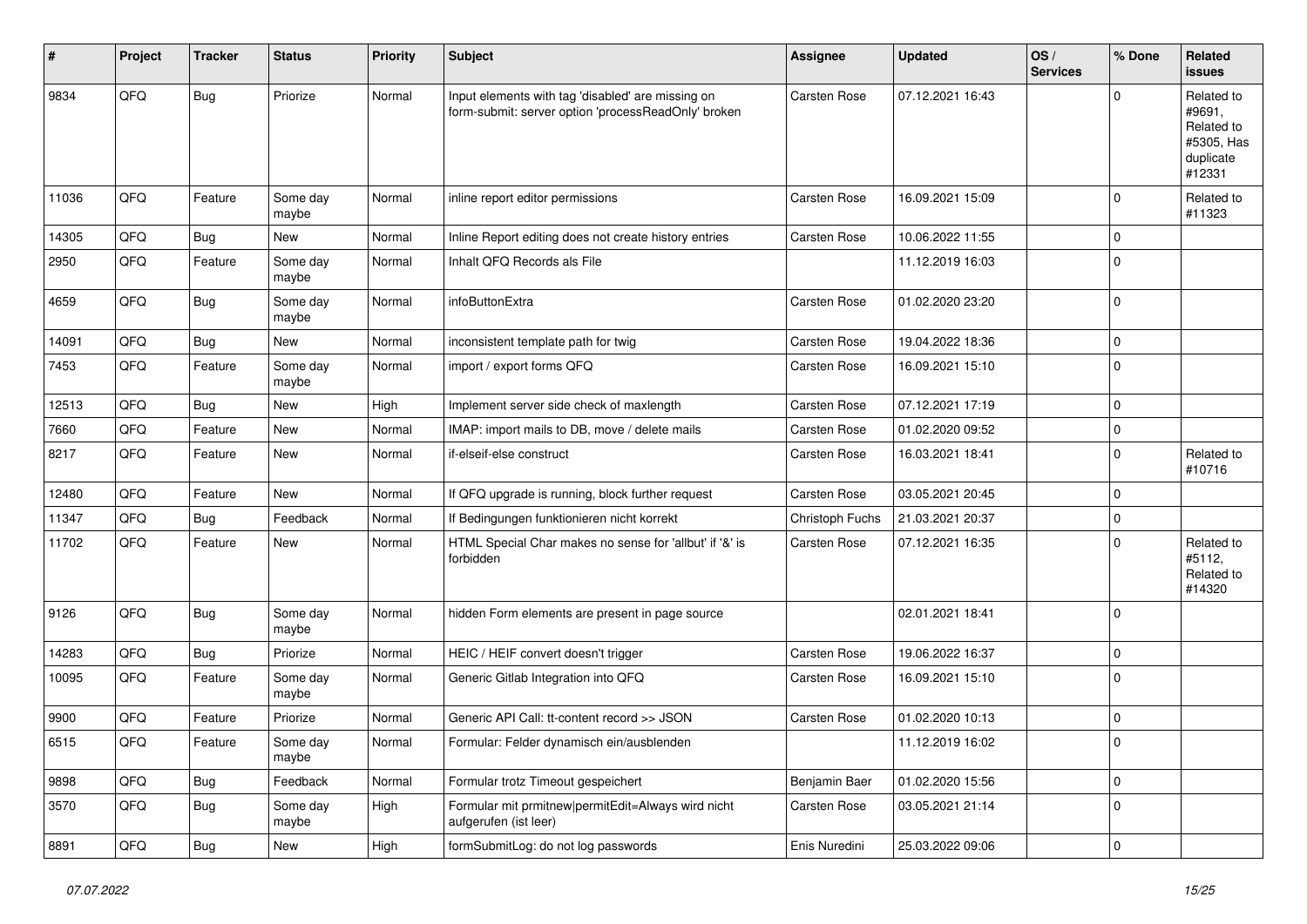| #     | Project | <b>Tracker</b> | <b>Status</b>     | <b>Priority</b> | <b>Subject</b>                                                                                                                      | Assignee            | <b>Updated</b>   | OS/<br><b>Services</b> | % Done      | Related<br>issues         |
|-------|---------|----------------|-------------------|-----------------|-------------------------------------------------------------------------------------------------------------------------------------|---------------------|------------------|------------------------|-------------|---------------------------|
| 6602  | QFQ     | Feature        | <b>New</b>        | Normal          | Formlet: in Report auf Mausklick ein mini-form oeffnen                                                                              | Carsten Rose        | 11.12.2019 16:16 |                        | $\Omega$    |                           |
| 9548  | QFQ     | Feature        | Feedback          | High            | FormElement: Pattern mismatch - optional report only on<br>focus lost                                                               | Benjamin Baer       | 03.05.2021 21:14 |                        | $\Omega$    |                           |
| 10322 | QFQ     | Bug            | <b>New</b>        | Normal          | FormElement / Radio: missing column 'enum' >> FE not<br>reported                                                                    | Carsten Rose        | 07.05.2020 09:37 |                        | $\Omega$    |                           |
| 7890  | QFQ     | Bug            | <b>New</b>        | Normal          | FormElement 'required': extraButtonInfo not aligned                                                                                 | <b>Carsten Rose</b> | 11.06.2021 21:17 |                        | $\Omega$    | Related to<br>#11517      |
| 8034  | QFQ     | Feature        | Priorize          | Normal          | FormElement 'data': 22.22.2222 should not be accepted                                                                               | Carsten Rose        | 01.02.2020 10:13 |                        | $\mathbf 0$ |                           |
| 4008  | QFQ     | Bug            | Some day<br>maybe | Normal          | FormElemen.type=sendmail: wrong 'TO' if 'real<br>name <rea@mail.to>' is used</rea@mail.to>                                          | Carsten Rose        | 11.12.2019 16:03 |                        | $\Omega$    |                           |
| 14395 | QFQ     | Support        | <b>New</b>        | Normal          | FormEditor: Virtual table columns                                                                                                   | Enis Nuredini       | 21.06.2022 16:09 |                        | $\Omega$    |                           |
| 7290  | QFQ     | Feature        | Priorize          | Normal          | FormEditor: title as textarea if LEN(title)>60                                                                                      | Carsten Rose        | 01.02.2020 10:13 |                        | $\Omega$    | Blocked by<br>#7682       |
| 14290 | QFQ     | Feature        | Priorize          | Normal          | FormEditor: Show Table Definition                                                                                                   | Carsten Rose        | 19.06.2022 16:37 |                        | $\Omega$    |                           |
| 8083  | QFQ     | <b>Bug</b>     | <b>New</b>        | High            | FormEditor: primary table list does not respect<br>'indexDb={{indexData:Y}}'                                                        | Carsten Rose        | 03.05.2021 21:14 |                        | $\Omega$    | Has<br>duplicate<br>#6678 |
| 3350  | QFQ     | Feature        | Some day<br>maybe | Normal          | FormEditor: Hilfetext hinter 'checktype'                                                                                            | Carsten Rose        | 11.12.2019 16:02 |                        | $\Omega$    |                           |
| 9537  | QFQ     | Feature        | <b>New</b>        | Normal          | FormEditor: Edit fieldset in FrontEnd                                                                                               | Carsten Rose        | 01.02.2020 23:22 |                        | $\Omega$    |                           |
| 3877  | QFQ     | Feature        | Some day<br>maybe | Normal          | FormEditor: die Felder die aktuell nicht gebraucht werden<br>nur auf readonly/disabled setzen (nicht ausblenden > das<br>irritiert. | Carsten Rose        | 11.12.2019 16:03 |                        | $\Omega$    |                           |
| 6998  | QFQ     | Feature        | Priorize          | Normal          | Form: with debug=on show column information as tooltip of<br>column label                                                           | <b>Carsten Rose</b> | 01.02.2020 10:13 |                        | $\Omega$    |                           |
| 7278  | QFQ     | Feature        | Some day<br>maybe | Normal          | Form: Wert vordefinieren der immer gesetzt wird                                                                                     |                     | 02.05.2021 09:27 |                        | $\Omega$    |                           |
| 12468 | QFQ     | Bug            | <b>New</b>        | Urgent          | Form: update Form.title after save                                                                                                  | <b>Carsten Rose</b> | 03.05.2021 21:12 |                        | $\Omega$    |                           |
| 12156 | QFQ     | Feature        | <b>New</b>        | Normal          | Form: Optional disable 'leave page'                                                                                                 |                     | 03.05.2021 20:45 |                        | $\Omega$    |                           |
| 4443  | QFQ     | Feature        | Some day<br>maybe | Normal          | Form: multiple secondary tables                                                                                                     |                     | 01.02.2020 23:20 |                        | $\Omega$    |                           |
| 6289  | QFQ     | Feature        | <b>New</b>        | Normal          | Form: Log                                                                                                                           | <b>Carsten Rose</b> | 01.02.2020 23:21 |                        | $\Omega$    |                           |
| 3708  | QFQ     | Feature        | Some day<br>maybe | Normal          | Form: input - 'specialchars', 'none'  gewisse tags<br>erlauben, andere verbieten                                                    | Carsten Rose        | 11.12.2019 16:02 |                        | $\Omega$    | Related to<br>#14320      |
| 9773  | QFQ     | <b>Bug</b>     | <b>New</b>        | Normal          | form.parameter.formModeGlobal=requiredOff                                                                                           | Carsten Rose        | 01.02.2020 15:56 |                        | $\Omega$    |                           |
| 9668  | QFQ     | Feature        | Priorize          | Normal          | Form.mode: rename 'hidden' to 'hide'                                                                                                | Carsten Rose        | 05.05.2021 22:14 |                        | $\Omega$    | Related to<br>#6437       |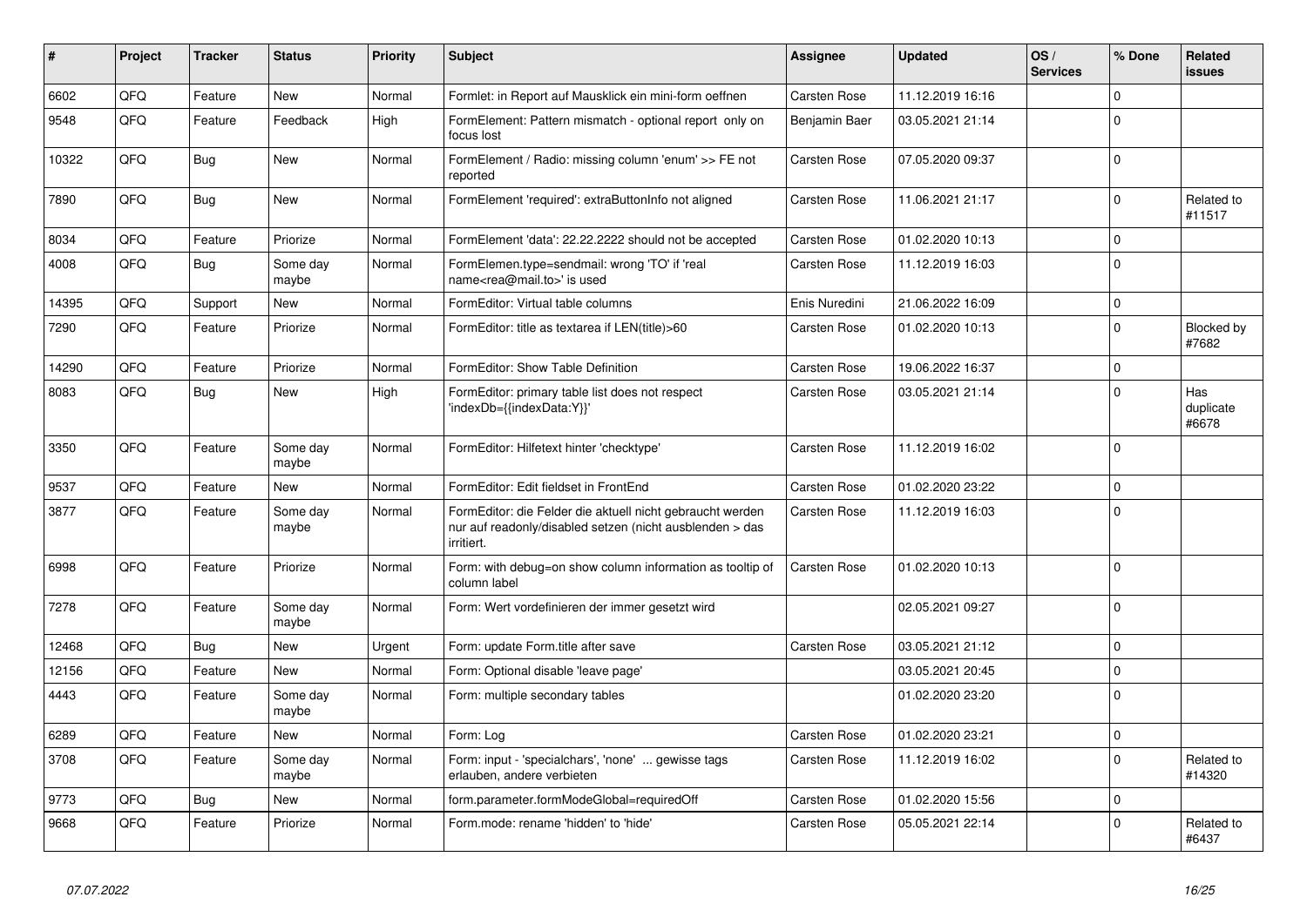| #     | Project | <b>Tracker</b> | <b>Status</b>     | <b>Priority</b> | Subject                                                                                                                                                  | Assignee      | <b>Updated</b>   | OS/<br><b>Services</b> | % Done      | Related<br>issues                                                           |
|-------|---------|----------------|-------------------|-----------------|----------------------------------------------------------------------------------------------------------------------------------------------------------|---------------|------------------|------------------------|-------------|-----------------------------------------------------------------------------|
| 12581 | QFQ     | Bug            | New               | Normal          | Form.forward=close: Record 'new' in new browser tab ><br>save (& close) >> Form is not reloaded with new created<br>record id and stays in mode=new      | Carsten Rose  | 19.03.2022 17:48 |                        | $\mathbf 0$ |                                                                             |
| 5983  | QFQ     | Feature        | Some day<br>maybe | Normal          | Form Submit (save & update): normalize date/-time FE                                                                                                     | Carsten Rose  | 01.02.2020 23:19 |                        | 0           |                                                                             |
| 5557  | QFQ     | Bug            | Some day<br>maybe | Normal          | Form load: STORE_RECORD filled, but should be empty                                                                                                      | Carsten Rose  | 01.02.2020 23:19 |                        | 0           |                                                                             |
| 14322 | QFQ     | <b>Bug</b>     | New               | Normal          | Form Load: by default no scroll (save & close should be<br>visible)                                                                                      | Enis Nuredini | 15.06.2022 14:12 |                        | $\Omega$    | Related to<br>#14321,<br>Related to<br>#6232                                |
| 12315 | QFQ     | Feature        | Some day<br>maybe | Normal          | Form History (Diffs) / Backups                                                                                                                           | Carsten Rose  | 16.09.2021 15:10 |                        | 0           |                                                                             |
| 11322 | QFQ     | Feature        | Some day<br>maybe | Normal          | Form Element JSON - (multiline parameter field)                                                                                                          | Carsten Rose  | 16.09.2021 15:10 |                        | $\Omega$    |                                                                             |
| 4756  | QFQ     | Bug            | New               | Normal          | Form dirty even nothing changes                                                                                                                          | Carsten Rose  | 11.12.2019 16:16 |                        | $\mathbf 0$ |                                                                             |
| 9602  | QFQ     | Feature        | New               | Normal          | Form definition as JSON                                                                                                                                  | Carsten Rose  | 01.02.2020 23:21 |                        | $\Omega$    | Related to<br>#9600                                                         |
| 12262 | QFQ     | Feature        | ToDo              | Normal          | Form buttons on top: more customable                                                                                                                     | Enis Nuredini | 17.06.2022 10:44 |                        | $\Omega$    | Related to<br>#13945, Has<br>duplicate<br>#4046, Has<br>duplicate<br>#10080 |
| 11716 | QFQ     | Feature        | New               | Normal          | Form an beliebiger Stelle im Report anzeigen                                                                                                             |               | 09.12.2020 09:47 |                        | $\Omega$    |                                                                             |
| 10763 | QFQ     | Feature        | New               | Normal          | form accessed and submitted despite logout?                                                                                                              |               | 16.06.2020 11:43 |                        | $\mathbf 0$ |                                                                             |
| 8336  | QFQ     | Feature        | New               | Normal          | Form > modified > Close New: a) Optional disable popup, b)<br>custom text, c) mode on save: close stay                                                   | Carsten Rose  | 01.02.2020 23:22 |                        | $\mathbf 0$ | Related to<br>#8335                                                         |
| 3878  | QFQ     | Feature        | Some day<br>maybe | Normal          | Form 'FormElement': Spalte 'name' typeAhead mit<br>Spaltennamen der Primarytable.                                                                        |               | 11.12.2019 16:03 |                        | 0           |                                                                             |
| 3879  | QFQ     | Feature        | Some day<br>maybe | Normal          | Form 'FormElement': Beim Feld 'name' rechts in der Notiz<br>einen Link einblenden - a) aktuelle Definition anzeigen, b)<br>Spalte in der Tabelle anlegen |               | 11.12.2019 16:03 |                        | 0           |                                                                             |
| 3880  | QFQ     | Feature        | Some day<br>maybe | Normal          | Form 'Form': anlegen einer Tabelle                                                                                                                       |               | 14.01.2021 10:12 |                        | 0           |                                                                             |
| 13716 | QFQ     | Bug            | New               | High            | Firefox ask to store username/password                                                                                                                   | Enis Nuredini | 30.05.2022 09:31 |                        | $\mathbf 0$ | Related to<br>#13827                                                        |
| 5923  | QFQ     | Feature        | Some day<br>maybe | Normal          | fillStoreSystemBySqlLate                                                                                                                                 |               | 01.02.2020 23:19 |                        | 0           |                                                                             |
| 6462  | QFQ     | <b>Bug</b>     | New               | Normal          | File Upload: Nutzlose Fehlermeldung wenn Datei zu gross                                                                                                  | Carsten Rose  | 01.02.2020 23:21 |                        | 0           | Related to<br>#6139                                                         |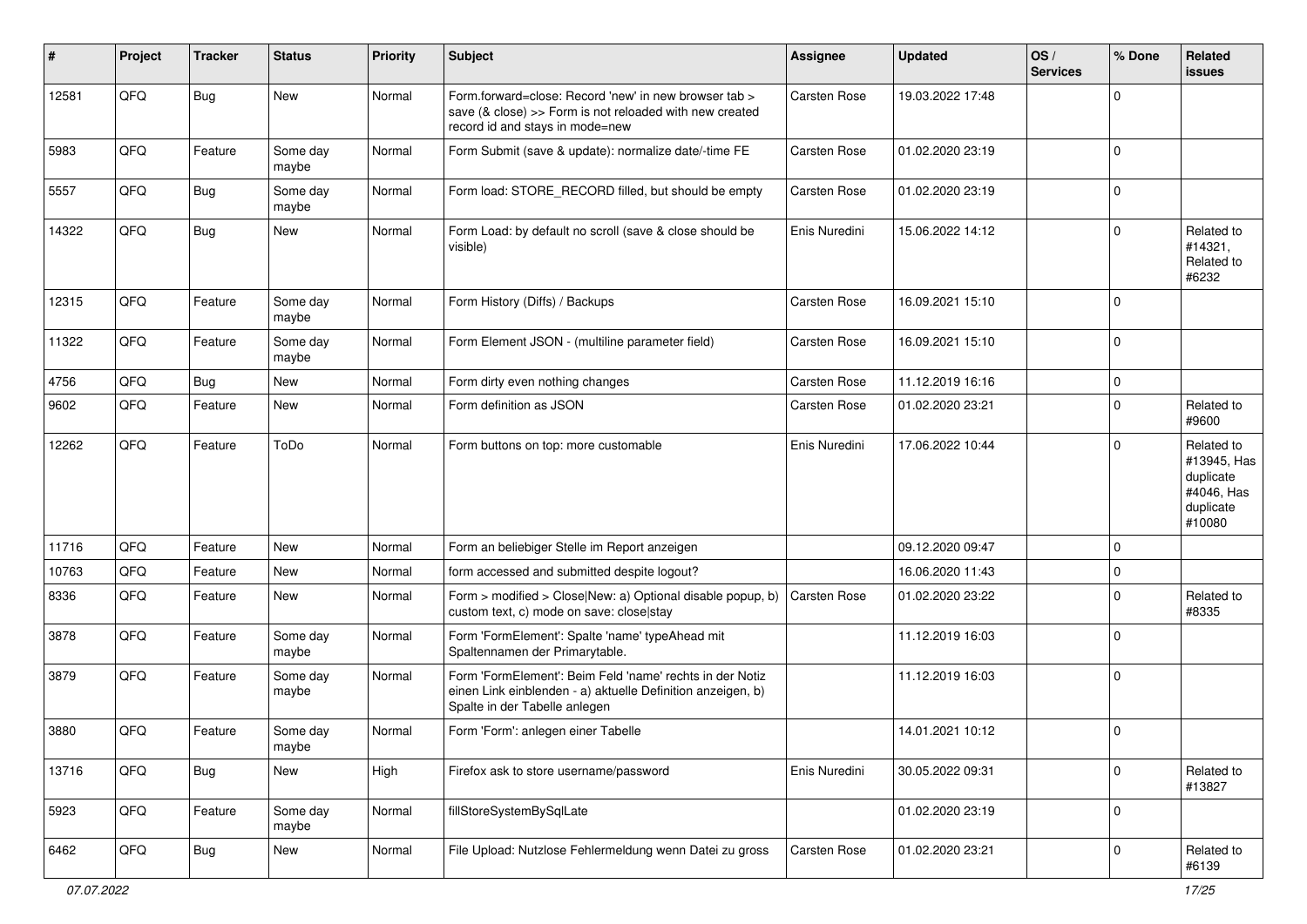| ∦     | Project | <b>Tracker</b> | <b>Status</b>     | <b>Priority</b> | <b>Subject</b>                                                                                                       | <b>Assignee</b> | <b>Updated</b>   | OS/<br><b>Services</b> | % Done      | Related<br><b>issues</b>                     |
|-------|---------|----------------|-------------------|-----------------|----------------------------------------------------------------------------------------------------------------------|-----------------|------------------|------------------------|-------------|----------------------------------------------|
| 10003 | QFQ     | Feature        | Priorize          | Normal          | fieldset: stronger visualize group                                                                                   | Benjamin Baer   | 12.02.2020 08:13 |                        | $\Omega$    |                                              |
| 4413  | QFQ     | Feature        | <b>New</b>        | Normal          | fieldset: show/hidden, modeSql, dynamicUpdate                                                                        | Carsten Rose    | 09.02.2022 15:19 |                        | $\Omega$    |                                              |
| 4872  | QFQ     | Feature        | Some day<br>maybe | Normal          | Fields of Typo3 page available in STORE_TYPO3                                                                        | Carsten Rose    | 01.02.2020 23:19 |                        | $\mathbf 0$ |                                              |
| 10937 | QFQ     | Bug            | New               | Normal          | Fehler mit abhängigen Select- Feldern beim Positionieren                                                             | Carsten Rose    | 12.11.2020 23:45 |                        | $\mathbf 0$ |                                              |
| 7920  | QFQ     | Feature        | <b>New</b>        | Normal          | FE: Syntax Highlight, Zeinlenumbruch                                                                                 | Carsten Rose    | 01.02.2020 10:03 |                        | $\mathbf 0$ |                                              |
| 7512  | QFQ     | Bug            | <b>New</b>        | Normal          | FE: inputType=number >> 'pattern' is not respected                                                                   | Carsten Rose    | 01.02.2020 23:22 |                        | $\mathbf 0$ |                                              |
| 4444  | QFQ     | Feature        | Some day<br>maybe | Normal          | FE.type=upload: detect mime type                                                                                     |                 | 11.12.2019 16:02 |                        | $\Omega$    | Related to<br>#4303                          |
| 9533  | QFQ     | Bug            | <b>New</b>        | Normal          | FE.type=upload: Check in 'beforeSave' if upload is given                                                             | Carsten Rose    | 01.02.2020 23:22 |                        | $\Omega$    | Related to<br>#11523                         |
| 9534  | QFQ     | Bug            | Priorize          | Urgent          | FE.type=upload: 'Unknown Mode: ID"                                                                                   | Carsten Rose    | 03.05.2021 21:14 |                        | $\mathbf 0$ | Related to<br>#9532                          |
| 8037  | QFQ     | Bug            | Priorize          | Normal          | FE.type=upload (advanced mode): {{slaveld:V}} missing<br>during dynamic update                                       | Carsten Rose    | 01.02.2020 10:13 |                        | $\mathbf 0$ |                                              |
| 9347  | QFQ     | Bug            | <b>New</b>        | High            | FE.type=upload with dynamic show/hidden: required not<br>detected                                                    | Carsten Rose    | 12.06.2021 10:40 |                        | $\Omega$    | Related to<br>#5305,<br>Related to<br>#12398 |
| 12162 | QFQ     | Feature        | New               | Normal          | FE.type=sendmail: personalized mailing (several mails) via<br>template                                               | Carsten Rose    | 03.05.2021 20:45 |                        | $\Omega$    |                                              |
| 10082 | QFQ     | Bug            | New               | Normal          | FE.type=SELECT - 'sanatize' Class                                                                                    | Carsten Rose    | 07.05.2020 09:36 |                        | $\Omega$    | Related to<br>#10081                         |
| 7899  | QFQ     | Bug            | New               | High            | Fe.type=password / retype / required: always complain<br>about missing value                                         | Carsten Rose    | 03.05.2021 21:14 |                        | $\Omega$    |                                              |
| 5877  | QFQ     | Bug            | Some day<br>maybe | Normal          | FE.type=note:bsColumn strange behaviour                                                                              |                 | 01.02.2020 23:19 |                        | $\mathbf 0$ |                                              |
| 9317  | QFQ     | Bug            | <b>New</b>        | Normal          | FE.type=note: with dynamic show/hidden an empty label<br>causes trouble                                              | Carsten Rose    | 01.02.2020 23:22 |                        | $\mathbf 0$ |                                              |
| 8049  | QFQ     | Bug            | New               | Normal          | FE.type=note, column 'value': text moves some pixel to top<br>after save                                             | Carsten Rose    | 01.02.2020 23:22 |                        | $\mathbf 0$ |                                              |
| 5559  | QFQ     | <b>Bug</b>     | New               | Normal          | FE.type = Upload: 'accept' might contain variables                                                                   | Carsten Rose    | 11.05.2020 21:23 |                        | $\mathbf 0$ |                                              |
| 5021  | QFQ     | Bug            | Some day<br>maybe | Normal          | FE.typ=extra - during save displays error 'datum2' already<br>filled in STORE_SIP - the value is stored nevertheless | Carsten Rose    | 01.02.2020 23:19 |                        | $\Omega$    | Related to<br>#3875                          |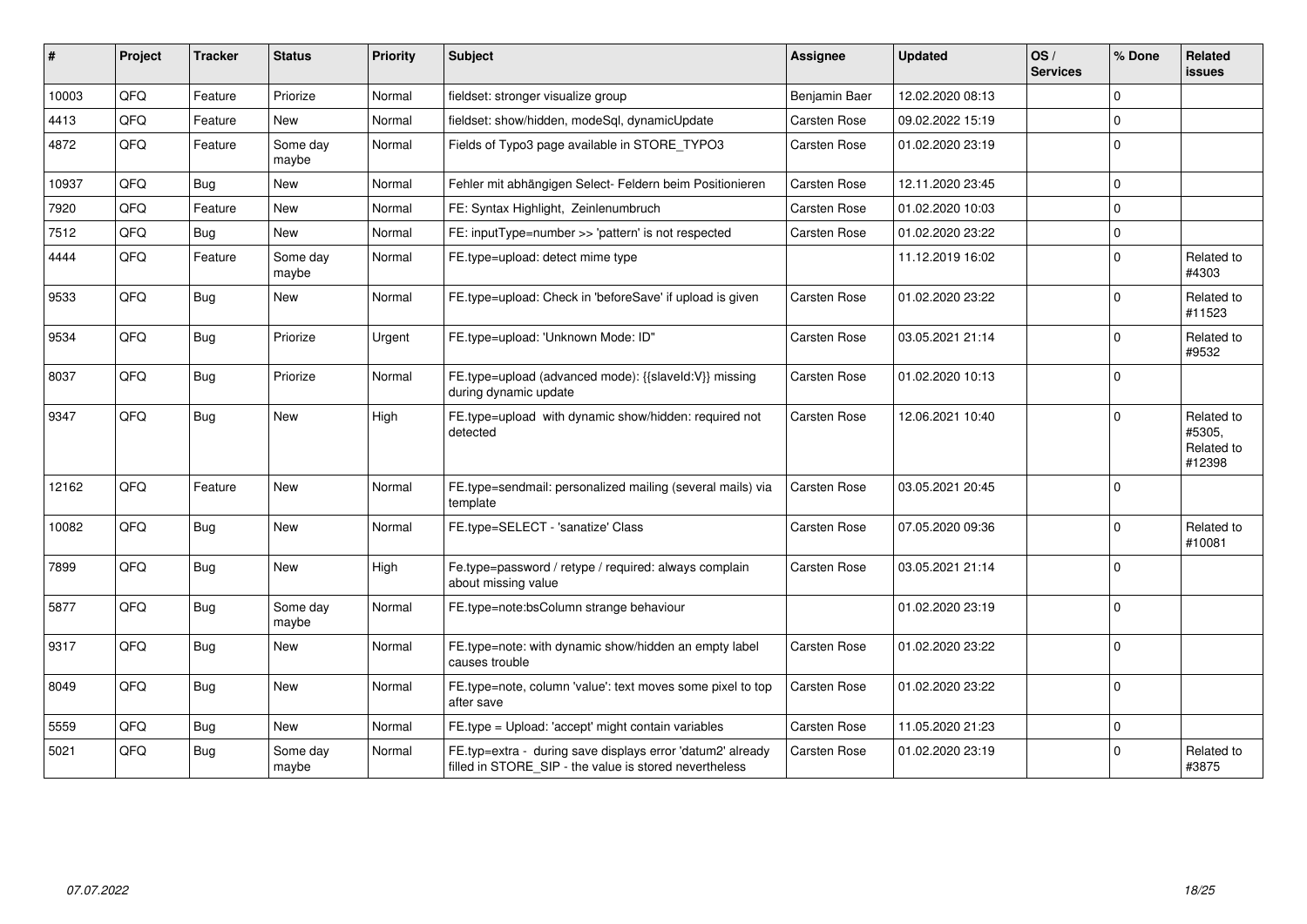| #     | Project | <b>Tracker</b> | <b>Status</b>     | <b>Priority</b> | <b>Subject</b>                                                                            | <b>Assignee</b> | <b>Updated</b>   | OS/<br><b>Services</b> | % Done         | Related<br><b>issues</b>                                              |
|-------|---------|----------------|-------------------|-----------------|-------------------------------------------------------------------------------------------|-----------------|------------------|------------------------|----------------|-----------------------------------------------------------------------|
| 10013 | QFQ     | Feature        | Some day<br>maybe | Normal          | FE.typ=editor: CodeMirror                                                                 | Carsten Rose    | 08.06.2022 10:37 |                        | $\Omega$       | Related to<br>#12611,<br>Related to<br>#12490.<br>Related to<br>#7732 |
| 8277  | QFQ     | Feature        | Priorize          | Normal          | fe.parameter.default=                                                                     | Carsten Rose    | 01.02.2020 23:17 |                        | $\Omega$       | Related to<br>#8113                                                   |
| 7656  | QFQ     | <b>Bug</b>     | Priorize          | Normal          | FE with required, 'pattern' and 'extraButtonLock': always<br>complain about missing value | Carsten Rose    | 01.02.2020 10:13 |                        | $\Omega$       |                                                                       |
| 4536  | QFQ     | Feature        | Some day<br>maybe | Normal          | FE upload: problem with delete if mutliple uploads an<br>FE.name="                        |                 | 01.02.2020 23:20 |                        | $\mathbf 0$    |                                                                       |
| 3547  | QFQ     | Bug            | New               | Normal          | FE of type 'note' causes writing of empty fields.                                         | Carsten Rose    | 01.02.2020 23:21 |                        | $\Omega$       |                                                                       |
| 12040 | QFQ     | Bug            | <b>New</b>        | Normal          | FE Mode 'hidden' für zwei FEs auf einer Zeile                                             | Carsten Rose    | 18.02.2021 10:13 |                        | $\Omega$       |                                                                       |
| 3415  | QFQ     | Feature        | Some day<br>maybe | Normal          | FE Login Box Templatefile                                                                 | Benjamin Baer   | 11.12.2019 16:02 |                        | $\Omega$       |                                                                       |
| 3750  | QFQ     | Bug            | Some day<br>maybe | Normal          | FE in a row: if one violates check, all are red                                           | Carsten Rose    | 11.12.2019 16:03 |                        | $\mathbf 0$    |                                                                       |
| 9531  | QFQ     | Bug            | New               | High            | FE File: Dynamic Update / modeSql / required detected<br>even it not set                  | Carsten Rose    | 11.06.2021 20:32 |                        | $\mathbf 0$    | Related to<br>#12398                                                  |
| 7812  | QFQ     | Feature        | New               | Normal          | FE 'Subrecord' - new option 'subrecordShowFilter',<br>'subrecordPaging'                   | Carsten Rose    | 01.02.2020 23:22 |                        | $\overline{0}$ |                                                                       |
| 9352  | QFQ     | Feature        | <b>New</b>        | Normal          | FE 'Native' fire slaveld, sqlAfter, sqlIns                                                | Carsten Rose    | 01.02.2020 23:22 |                        | $\mathbf 0$    |                                                                       |
| 8584  | QFQ     | Feature        | Priorize          | Normal          | FE 'Action' - never assign to Container (except Template<br>Group)                        | Carsten Rose    | 01.02.2020 10:13 |                        | $\Omega$       |                                                                       |
| 9862  | QFQ     | Bug            | Priorize          | Normal          | Failed writing to sql mail qfq.log should throw an exception                              | Carsten Rose    | 01.02.2020 10:13 |                        | $\mathbf 0$    |                                                                       |
| 6801  | QFQ     | Feature        | Priorize          | Normal          | Fabric: Maximize / Fulllscreen                                                            | Benjamin Baer   | 21.03.2022 09:56 |                        | $\mathbf 0$    |                                                                       |
| 5024  | QFQ     | Feature        | Some day<br>maybe | Normal          | Fabric: Generate PDF with edits                                                           | Benjamin Baer   | 01.02.2020 23:20 |                        | $\Omega$       | Related to<br>#10704                                                  |
| 6972  | QFQ     | Feature        | Some day<br>maybe | Normal          | Fabric Clipboard / cross browser tab                                                      | Benjamin Baer   | 01.02.2020 23:21 |                        | $\Omega$       |                                                                       |
| 8719  | QFQ     | Feature        | <b>New</b>        | Normal          | extraButtonLock: add support for 0/1                                                      | Carsten Rose    | 01.02.2020 23:22 |                        | $\mathbf 0$    |                                                                       |
| 4528  | QFQ     | Bug            | Some day<br>maybe | Normal          | extraButtonLock mit SQLAhead Bug                                                          | Carsten Rose    | 01.02.2020 23:19 |                        | $\mathbf 0$    |                                                                       |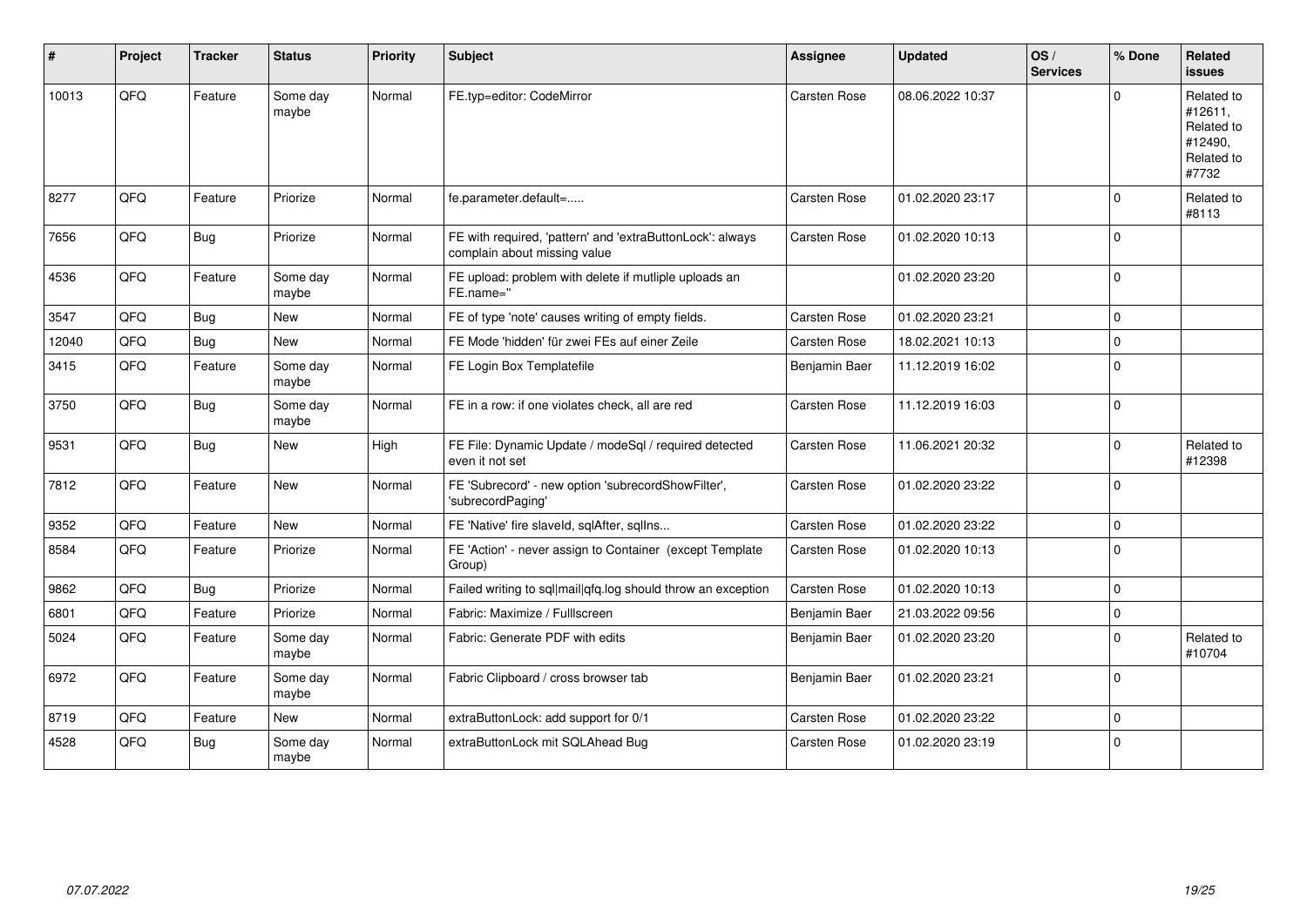| ∦     | Project | <b>Tracker</b> | <b>Status</b>     | <b>Priority</b> | Subject                                                                                                                 | <b>Assignee</b> | <b>Updated</b>   | OS/<br><b>Services</b> | % Done       | Related<br>issues                                                                                                              |
|-------|---------|----------------|-------------------|-----------------|-------------------------------------------------------------------------------------------------------------------------|-----------------|------------------|------------------------|--------------|--------------------------------------------------------------------------------------------------------------------------------|
| 11517 | QFQ     | Bug            | In Progress       | Normal          | extraButtonInfo Broken for multiple FormElements                                                                        | Carsten Rose    | 12.05.2022 13:12 |                        | $\Omega$     | Related to<br>#7890,<br>Related to<br>#3811, Has<br>duplicate<br>#10905, Has<br>duplicate<br>#10553, Has<br>duplicate<br>#6779 |
| 14185 | QFQ     | Feature        | New               | Normal          | External/Autocron.php - better suitable directory                                                                       | Support: System | 28.05.2022 11:03 |                        | $\Omega$     |                                                                                                                                |
| 11217 | QFQ     | Feature        | Some day<br>maybe | Normal          | <b>Extend Script Functionality</b>                                                                                      | Carsten Rose    | 16.09.2021 15:10 |                        | $\mathbf 0$  |                                                                                                                                |
| 3900  | QFQ     | Feature        | Some day<br>maybe | Normal          | Extend documentation of 'Copy / Paste'                                                                                  | Carsten Rose    | 11.12.2019 16:03 |                        | $\Omega$     | Related to<br>#3899                                                                                                            |
| 14464 | QFQ     | Support        | New               | Normal          | Exception: Missing button to edit FormElement with broken<br>sqlValidate / beforeLoad                                   | Carsten Rose    | 04.07.2022 00:13 |                        | $\mathbf{0}$ |                                                                                                                                |
| 6594  | QFQ     | Feature        | <b>New</b>        | Normal          | Excel: on download, check if there is a valid sip                                                                       | Carsten Rose    | 01.02.2020 23:21 |                        | $\mathbf 0$  |                                                                                                                                |
| 12024 | QFQ     | Feature        | New               | Normal          | Excel Export: text columns by default decode<br>htmlspeciachar()                                                        | Carsten Rose    | 17.02.2021 23:55 |                        | $\Omega$     | Related to<br>#12022                                                                                                           |
| 10976 | QFQ     | Feature        | <b>New</b>        | Normal          | Excel Export Verbesserungen                                                                                             | Carsten Rose    | 06.08.2020 10:56 |                        | $\mathbf 0$  |                                                                                                                                |
| 10324 | QFQ     | Bug            | <b>New</b>        | Normal          | Excel Export mit Template funktioniert nur, wenn Template<br>vor uid kommt                                              |                 | 30.03.2020 11:20 |                        | $\Omega$     | Related to<br>#10257                                                                                                           |
| 10874 | QFQ     | Feature        | <b>New</b>        | Normal          | Erstellen eines Foreign Keys in der Tabelle "FormElement"                                                               |                 | 13.07.2020 10:11 |                        | $\mathbf 0$  |                                                                                                                                |
| 4328  | QFQ     | Bug            | Some day<br>maybe | Normal          | Error Message: Show FE name/number on problems in FE                                                                    | Carsten Rose    | 01.02.2020 23:20 |                        | $\Omega$     |                                                                                                                                |
| 4330  | QFQ     | Feature        | Some day<br>maybe | Normal          | Error Message: report missing {{ / }} in sqlUpdate, sqlInsert,<br>sqlDelete, sqlAfter, sqlBefore in FE action elements. | Carsten Rose    | 01.02.2020 23:20 |                        | $\mathbf{0}$ |                                                                                                                                |
| 9128  | QFQ     | Feature        | New               | Normal          | Error Message: not replaced variables- a) replace back to<br>'{{', b) underline                                         | Carsten Rose    | 01.02.2020 23:22 |                        | $\mathbf 0$  | Related to<br>#9129                                                                                                            |
| 9127  | QFQ     | Bug            | New               | Normal          | Error Message: change 'roll over' color - text not readable                                                             | Carsten Rose    | 01.02.2020 23:22 |                        | $\Omega$     |                                                                                                                                |
| 6912  | QFQ     | Bug            | New               | Normal          | error Message Var 'deadline' already set in SIP - in Form<br>with FE.value={{deadline:R:::{{deadlinePeriod:Y}}}}        | Carsten Rose    | 01.02.2020 23:21 |                        | $\Omega$     |                                                                                                                                |
| 5132  | QFQ     | Feature        | Some day<br>maybe | Normal          | Error Message sendmail missing attachment: more details                                                                 | Carsten Rose    | 01.02.2020 23:19 |                        |              |                                                                                                                                |
| 7547  | QFQ     | Bug            | New               | Normal          | Error Message in afterSave: wrong parameter column<br>reported                                                          | Carsten Rose    | 01.02.2020 23:22 |                        | $\mathbf 0$  |                                                                                                                                |
| 6677  | QFQ     | <b>Bug</b>     | New               | Normal          | Error message FE Action Element: no/wrong FE reference<br>who cause the problem.                                        | Carsten Rose    | 01.02.2020 23:21 |                        | $\mathbf 0$  |                                                                                                                                |
| 9013  | QFQ     | Bug            | New               | Normal          | Error in Twig template not handled                                                                                      | Carsten Rose    | 20.10.2021 13:43 |                        | $\mathbf 0$  |                                                                                                                                |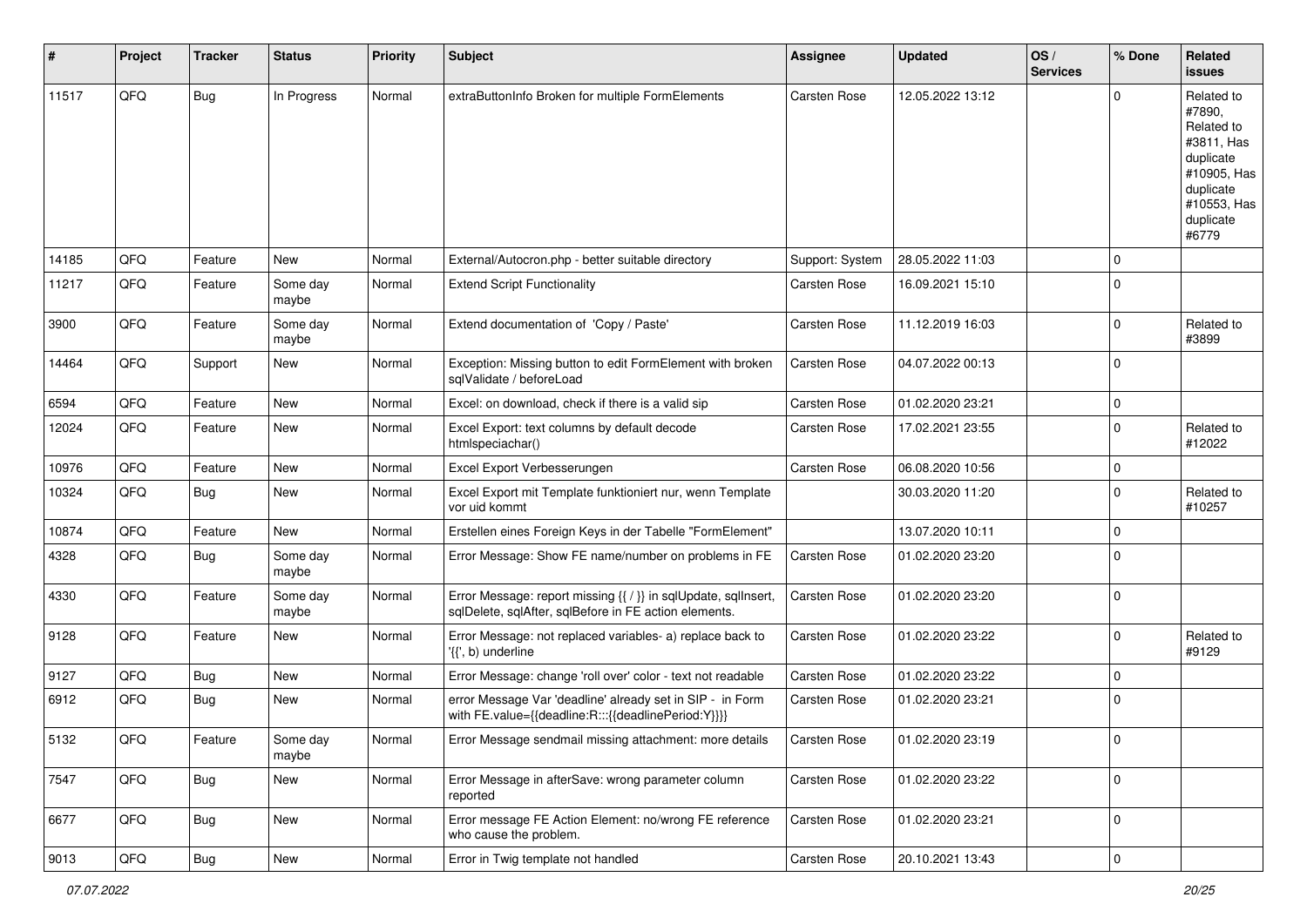| $\sharp$ | Project | <b>Tracker</b> | <b>Status</b>     | <b>Priority</b> | <b>Subject</b>                                                                          | <b>Assignee</b> | <b>Updated</b>   | OS/<br><b>Services</b> | % Done      | Related<br>issues         |
|----------|---------|----------------|-------------------|-----------------|-----------------------------------------------------------------------------------------|-----------------|------------------|------------------------|-------------|---------------------------|
| 12066    | QFQ     | Bug            | <b>New</b>        | High            | enterAsSubmit: Forward wird nicht ausgeführt                                            | Enis Nuredini   | 29.05.2022 09:23 |                        | $\mathbf 0$ |                           |
| 6250     | QFQ     | Feature        | In Progress       | Normal          | Enhance layout: a) Subrecord, b) Subrecord-Title                                        | Carsten Rose    | 01.02.2020 23:22 |                        | $\mathbf 0$ | Related to<br>#5391       |
| 8585     | QFQ     | Feature        | Priorize          | Normal          | Enhance Error message for 'unknown form'                                                | Carsten Rose    | 01.02.2020 10:13 |                        | $\mathbf 0$ |                           |
| 5579     | QFQ     | Feature        | Some day<br>maybe | Normal          | Enhance Doc / Presentation: variable type 'link column type'                            | Carsten Rose    | 01.02.2020 23:19 |                        | $\Omega$    |                           |
| 3864     | QFQ     | Feature        | <b>New</b>        | Normal          | Encrypt / decrypt field                                                                 | Enis Nuredini   | 30.06.2022 16:29 |                        | $\mathbf 0$ |                           |
| 10759    | QFQ     | Bug            | New               | Normal          | emptyMeansNull - Feld falsch aktualisiert                                               |                 | 12.11.2020 23:45 |                        | $\Omega$    |                           |
| 12989    | QFQ     | Bug            | <b>New</b>        | Normal          | empty string does not trigger dynamic update                                            | Enis Nuredini   | 28.05.2022 11:09 |                        | $\Omega$    |                           |
| 9783     | QFQ     | Bug            | <b>New</b>        | Normal          | Email with special characters                                                           | Carsten Rose    | 01.02.2020 23:22 |                        | $\mathbf 0$ |                           |
| 5893     | QFQ     | Feature        | Some day<br>maybe | Normal          | Edit on double-click                                                                    |                 | 01.02.2020 23:19 |                        | $\mathbf 0$ | Related to<br>#5894       |
| 11460    | QFQ     | Feature        | <b>New</b>        | Normal          | Easier creation of changelog: gitchangelog                                              | Carsten Rose    | 12.06.2021 10:20 |                        | $\Omega$    | Related to<br>#13467      |
| 7109     | QFQ     | Feature        | <b>New</b>        | Normal          | Dynamic Updates: row/element hide                                                       | Carsten Rose    | 01.02.2020 23:22 |                        | $\mathbf 0$ | Has<br>duplicate<br>#4081 |
| 6083     | QFQ     | Feature        | Some day<br>maybe | Normal          | Dynamic Update: Value Check via SQL                                                     |                 | 11.12.2019 16:02 |                        | $\mathbf 0$ |                           |
| 7002     | QFQ     | Bug            | <b>New</b>        | Normal          | Dynamic Update: row does not disappear / appear                                         | Carsten Rose    | 01.02.2020 23:22 |                        | $\mathbf 0$ |                           |
| 3682     | QFQ     | Bug            | Some day<br>maybe | Normal          | Dynamic update: Radio buttons                                                           | Carsten Rose    | 11.12.2019 16:02 |                        | $\mathbf 0$ |                           |
| 11195    | QFQ     | <b>Bug</b>     | <b>New</b>        | Low             | Dynamic Update: Note not updated if new text is empty<br>(v20.4)                        |                 | 25.09.2020 11:14 |                        | 0           |                           |
| 4082     | QFQ     | Feature        | New               | Normal          | Dynamic Update: modeSql - useful default                                                | Carsten Rose    | 01.02.2020 23:22 |                        | $\mathbf 0$ |                           |
| 8106     | QFQ     | Bug            | Some day<br>maybe | Normal          | Dynamic Update: Feld kann nicht auf empty zurückgesetzt<br>werden                       | Carsten Rose    | 11.12.2019 16:01 |                        | $\mathbf 0$ |                           |
| 6224     | QFQ     | Feature        | Priorize          | Normal          | Dynamic update: fade in/out fields                                                      | Benjamin Baer   | 21.03.2022 09:50 |                        | $\mathbf 0$ |                           |
| 3811     | QFQ     | Bug            | Some day<br>maybe | Normal          | Dynamic Update: extraButtonInfo - Text aktualisieren                                    | Carsten Rose    | 11.12.2019 16:03 |                        | 0           | Related to<br>#11517      |
| 11504    | QFQ     | Feature        | <b>New</b>        | Normal          | Dynamic Update: Button text update for 'Save',' Close' &<br>'Delete'                    | Carsten Rose    | 12.11.2020 23:44 |                        | $\mathbf 0$ |                           |
| 3216     | QFG     | Feature        | Some day<br>maybe | Normal          | dynamic update für checkbox label2                                                      | Carsten Rose    | 11.12.2019 16:03 |                        | $\mathbf 0$ | Related to<br>#2081       |
| 4583     | QFQ     | <b>Bug</b>     | Some day<br>maybe | Normal          | Dynamic Update bei TypeAhead Feldern                                                    | Carsten Rose    | 01.02.2020 23:19 |                        | $\mathbf 0$ |                           |
| 4869     | QFG     | Feature        | Some day<br>maybe | Normal          | Dynamic Update (show, hide, readonly?, required?) for<br><b>Template Group Elements</b> | Carsten Rose    | 01.02.2020 23:19 |                        | $\mathbf 0$ | Related to<br>#4865       |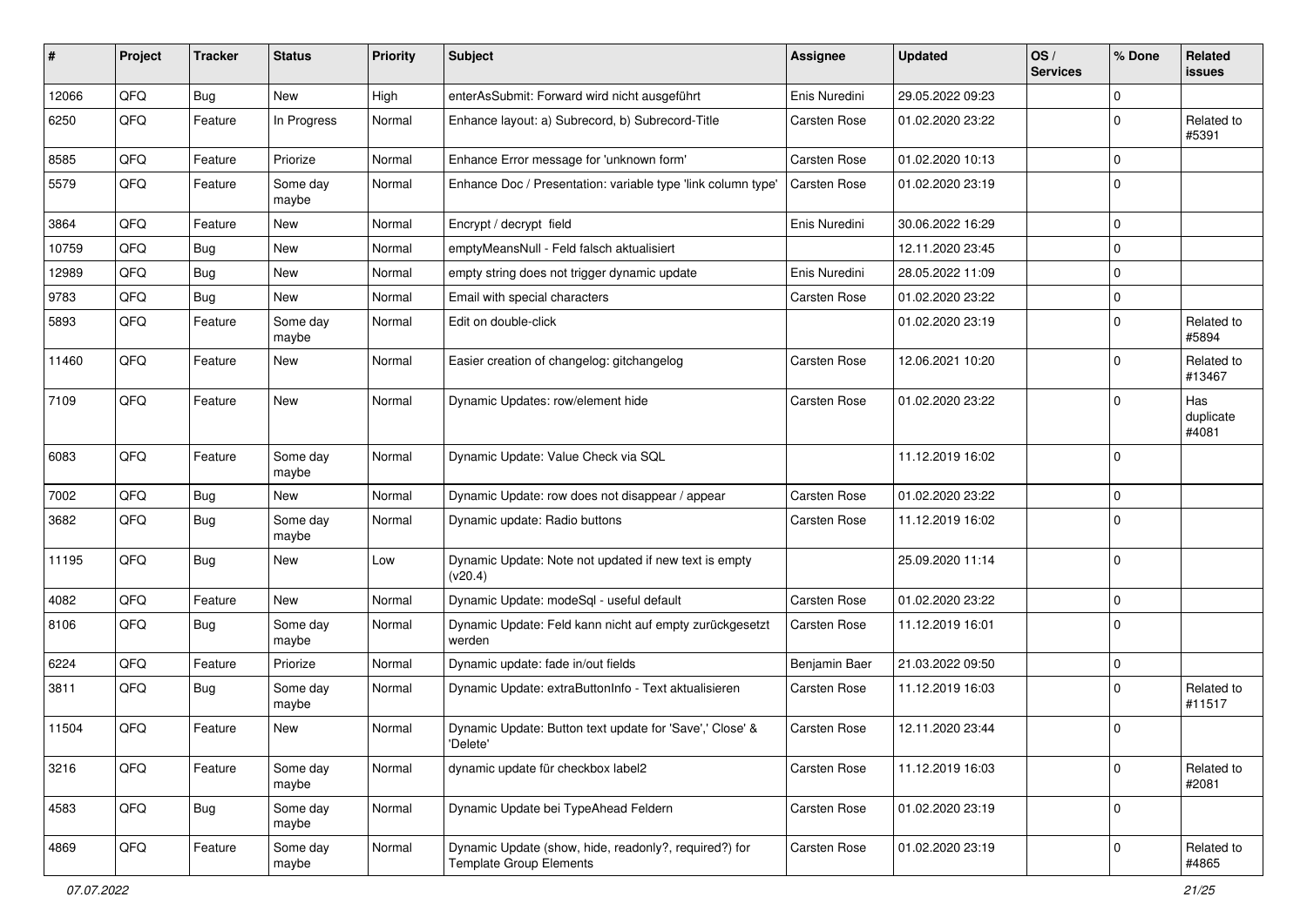| #     | Project | <b>Tracker</b> | <b>Status</b>     | <b>Priority</b> | <b>Subject</b>                                                                                                     | <b>Assignee</b>     | <b>Updated</b>   | OS/<br><b>Services</b> | % Done   | Related<br>issues    |
|-------|---------|----------------|-------------------|-----------------|--------------------------------------------------------------------------------------------------------------------|---------------------|------------------|------------------------|----------|----------------------|
| 12670 | QFQ     | Bug            | <b>New</b>        | High            | Dropdown-Menu classes können nicht mehr angegeben<br>werden                                                        | Carsten Rose        | 07.12.2021 17:19 |                        | $\Omega$ |                      |
| 9975  | QFQ     | <b>Bug</b>     | Priorize          | Normal          | Dropdown Menu: 'r:3' broken                                                                                        | <b>Carsten Rose</b> | 01.02.2020 10:13 |                        | 0        |                      |
| 2995  | QFQ     | Feature        | Some day<br>maybe | Normal          | Dropdown JQuery Plugin: 'chosen' - Moeglichkeit um Select<br>Listen mehr Funktion zu geben. Kein Bootstrap noetig. | <b>Carsten Rose</b> | 11.12.2019 16:03 |                        | $\Omega$ |                      |
| 10119 | QFQ     | Feature        | New               | Normal          | Dropdown (selectlist) & TypeAhead: format and catagorize<br>list                                                   | Carsten Rose        | 07.05.2020 09:36 |                        | $\Omega$ |                      |
| 12603 | QFQ     | Feature        | <b>New</b>        | Normal          | Dropdown (Select), Radio, checkbox:<br>itemListAlways={{!SELECT key, value}}                                       | Carsten Rose        | 19.03.2022 17:47 |                        | $\Omega$ |                      |
| 5562  | QFQ     | Feature        | Priorize          | Normal          | Drag'n'Drop fuer Uploads                                                                                           | Benjamin Baer       | 21.03.2022 09:52 |                        | $\Omega$ | Related to<br>#9706  |
| 7217  | QFQ     | Feature        | Priorize          | Normal          | Download: notice User if ` sip=?` is missing                                                                       | Carsten Rose        | 01.02.2020 10:13 |                        | $\Omega$ |                      |
| 7100  | QFQ     | Feature        | Some day<br>maybe | Normal          | Download: log access, max downloads, time limit                                                                    |                     | 01.02.2020 23:19 |                        | $\Omega$ |                      |
| 6292  | QFQ     | Feature        | <b>New</b>        | Normal          | Download: File speichern mit Hash aber original Filename in<br>der Datenbank vermerken fuer Downloads              | <b>Carsten Rose</b> | 01.02.2020 23:21 |                        | $\Omega$ |                      |
| 10996 | QFQ     | Feature        | New               | Normal          | Download video via sip: no seek                                                                                    | Carsten Rose        | 12.08.2020 14:18 |                        | $\Omega$ |                      |
| 5221  | QFQ     | <b>Bug</b>     | New               | High            | Download Dialog: Bleibt stehen in FF wenn Datei<br>automatisch gespeichert wird.                                   | Carsten Rose        | 03.05.2021 21:14 |                        | $\Omega$ |                      |
| 4293  | QFQ     | <b>Bug</b>     | Some day<br>maybe | Normal          | Download broken if token 'd:' is missing - but no error<br>message                                                 | Carsten Rose        | 11.12.2019 16:03 |                        | $\Omega$ | Related to<br>#7514  |
| 12109 | QFQ     | Feature        | <b>New</b>        | Normal          | Donwload Link: Plain, SIP, Persistent Link, Peristent SIP -<br>new notation                                        | Carsten Rose        | 03.05.2021 20:45 |                        | $\Omega$ | Related to<br>#12085 |
| 3905  | QFQ     | Feature        | Some day<br>maybe | Normal          | Documentation: Best Practice anhand eines Online<br>Bewerbungstools                                                | Carsten Rose        | 11.12.2019 16:03 |                        | $\Omega$ |                      |
| 8316  | QFQ     | <b>Bug</b>     | Feedback          | Normal          | Documentation/Behaviour for Nested Queries and<br>Record-Store confusing                                           | Nicola Chiapolini   | 20.11.2019 09:14 |                        | $\Omega$ |                      |
| 8894  | QFQ     | Feature        | Some day<br>maybe | Normal          | Documentation Tags Usable in QFQ Application                                                                       | Carsten Rose        | 11.12.2019 16:01 |                        | $\Omega$ |                      |
| 14377 | QFQ     | Bug            | <b>New</b>        | Normal          | Documentation > General Tips: white page after migration                                                           | Enis Nuredini       | 19.06.2022 16:37 |                        | $\Omega$ |                      |
| 13460 | QFQ     | Bug            | New               | Normal          | Doc: Password set/reset  password should not processed<br>with 'html encode'                                       | Carsten Rose        | 19.03.2022 17:46 |                        | $\Omega$ |                      |
| 8892  | QFQ     | Feature        | Some day<br>maybe | Normal          | Display and Edit SQL Comments in Form Editor                                                                       | Carsten Rose        | 11.12.2019 16:01 |                        | $\Omega$ |                      |
| 3458  | QFQ     | Feature        | Some day<br>maybe | Normal          | Display 'Edit Form Element'-Checkbox on form: should<br>depend on FE Group                                         | Carsten Rose        | 11.12.2019 16:02 |                        | $\Omega$ | Related to<br>#3447  |
| 3273  | QFQ     | Feature        | Some day<br>maybe | Low             | Dirty Flag in Form                                                                                                 | Carsten Rose        | 11.12.2019 16:02 |                        | $\Omega$ |                      |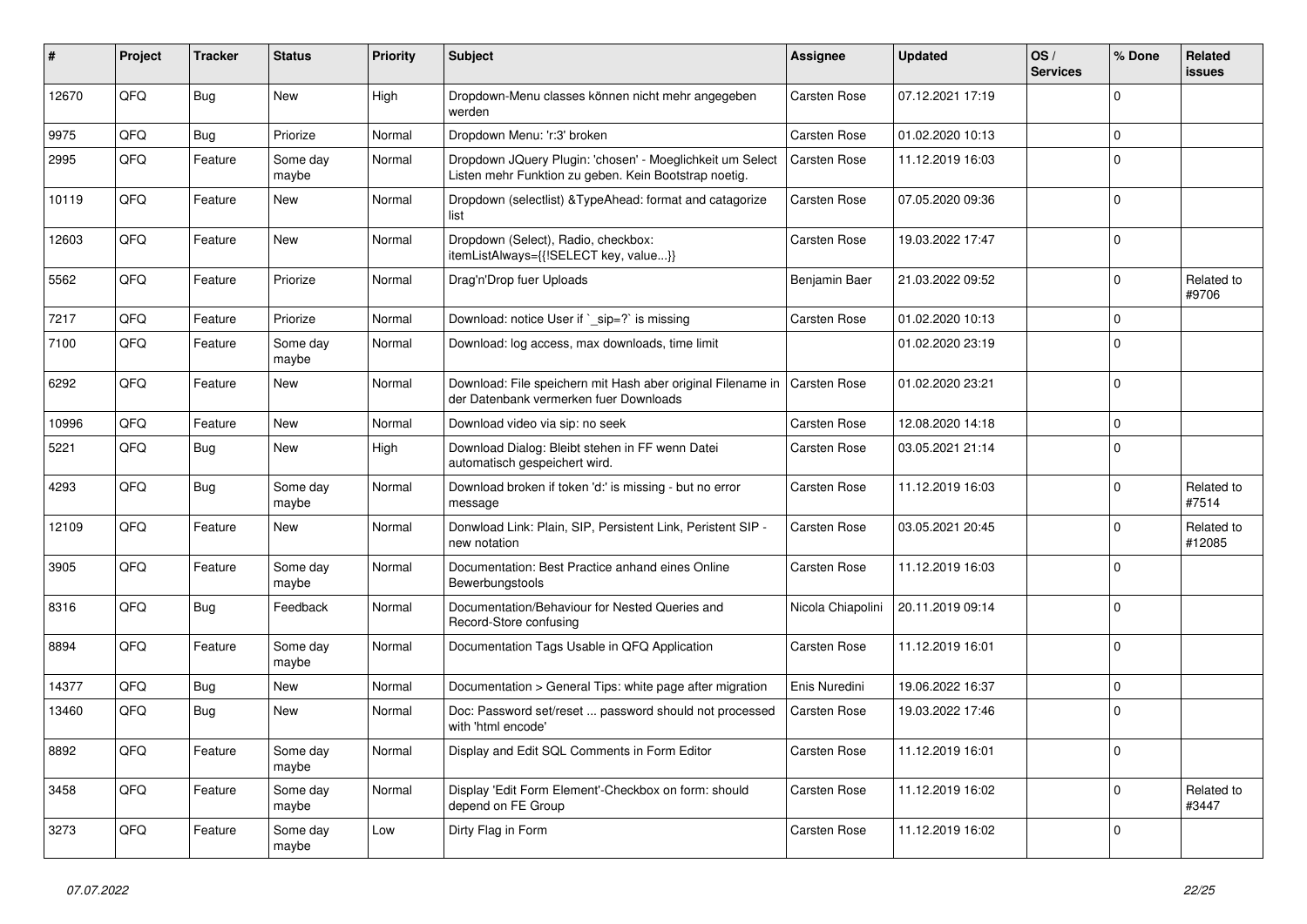| $\#$  | Project | <b>Tracker</b> | <b>Status</b>              | <b>Priority</b> | <b>Subject</b>                                                                                                                                                | Assignee            | <b>Updated</b>   | OS/<br><b>Services</b> | % Done      | Related<br><b>issues</b> |
|-------|---------|----------------|----------------------------|-----------------|---------------------------------------------------------------------------------------------------------------------------------------------------------------|---------------------|------------------|------------------------|-------------|--------------------------|
| 12503 | QFQ     | Feature        | Priorize                   | Normal          | Detect dangerous UPDATE statement with missing WHERE                                                                                                          | <b>Carsten Rose</b> | 05.05.2021 22:09 |                        | $\Omega$    |                          |
| 7481  | QFQ     | Feature        | <b>New</b>                 | Normal          | Detect 'BaseUrl' automatically                                                                                                                                | Carsten Rose        | 01.02.2020 23:21 |                        | $\Omega$    |                          |
| 7630  | QFQ     | Feature        | Priorize                   | Normal          | detailed error message for simple upload                                                                                                                      | Carsten Rose        | 01.02.2020 10:13 |                        | $\mathbf 0$ |                          |
| 5850  | QFQ     | Feature        | Some day<br>maybe          | Normal          | Deployment: In QFQ Doc best practice fuer zeitgemaesses<br>Deployment beschreiben                                                                             |                     | 01.02.2020 23:20 |                        | 0           |                          |
| 13566 | QFQ     | Feature        | Ready to sync<br>(develop) | Normal          | Delete config-example.gfg.php file                                                                                                                            | Carsten Rose        | 23.12.2021 09:25 |                        | $\Omega$    |                          |
| 9348  | QFQ     | Feature        | <b>New</b>                 | Normal          | defaultThumbnailSize: pre render thumbnails                                                                                                                   | Carsten Rose        | 12.06.2021 09:05 |                        | $\Omega$    |                          |
| 3331  | QFQ     | Feature        | Some day<br>maybe          | Normal          | Default Tooltip fuer _page? Links: mit Form und Record ID                                                                                                     | Carsten Rose        | 11.12.2019 16:02 |                        | $\Omega$    |                          |
| 3130  | QFQ     | Bug            | Some day<br>maybe          | Normal          | Debug Info's nicht korrekt nach 'New > Save'.                                                                                                                 | <b>Carsten Rose</b> | 11.12.2019 16:03 |                        | $\Omega$    | Related to<br>#3253      |
| 4627  | QFQ     | Feature        | Some day<br>maybe          | Normal          | dbupdate: all tables - check 'create', 'modified' if it is<br>possible to change to default 'CURRENT_TIMESTAMP' and<br>modified 'ON UPDATE CURRENT TIMESTAMP' |                     | 01.02.2020 23:20 |                        | $\Omega$    |                          |
| 6992  | QFQ     | Feature        | Some day<br>maybe          | Normal          | DB exception: Syntax Highlight                                                                                                                                |                     | 11.12.2019 16:01 |                        | $\Omega$    | Related to<br>#5450      |
| 13767 | QFQ     | Bug            | Feedback                   | Normal          | date/time-picker: required shows up/down button orange                                                                                                        | Enis Nuredini       | 16.05.2022 23:16 |                        | 0           |                          |
| 12337 | QFQ     | Feature        | Some day<br>maybe          | Normal          | Database.php: better caching                                                                                                                                  | Carsten Rose        | 16.09.2021 15:10 |                        | $\Omega$    |                          |
| 4719  | QFQ     | Feature        | Some day<br>maybe          | Normal          | Custom Message in Client in case of 'Browser tab close,<br>modification will be lost'                                                                         |                     | 01.02.2020 23:20 |                        | $\Omega$    |                          |
| 3990  | QFQ     | Feature        | Some day<br>maybe          | High            | custom class definition: add space automatically                                                                                                              | Carsten Rose        | 03.05.2021 21:14 |                        | $\Omega$    |                          |
| 9136  | QFQ     | Feature        | <b>New</b>                 | Normal          | Create ZIP files with dynamic PDFs                                                                                                                            | <b>Carsten Rose</b> | 06.07.2022 13:21 |                        | $\Omega$    |                          |
| 13841 | QFQ     | Feature        | <b>New</b>                 | Normal          | Create PDF via iText - evaluate                                                                                                                               | <b>Carsten Rose</b> | 19.03.2022 17:42 |                        | $\Omega$    |                          |
| 13843 | QFQ     | Feature        | <b>New</b>                 | Normal          | Create JWT via QFQ                                                                                                                                            | Carsten Rose        | 19.03.2022 17:42 |                        | $\Omega$    |                          |
| 10738 | QFQ     | Feature        | Some day<br>maybe          | Normal          | CORS headers for external API requests                                                                                                                        |                     | 10.06.2020 14:00 |                        | $\Omega$    |                          |
| 8089  | QFQ     | Feature        | <b>New</b>                 | Normal          | Copy/Paste for FormElements                                                                                                                                   | Carsten Rose        | 01.02.2020 23:22 |                        | $\Omega$    |                          |
| 12330 | QFQ     | Feature        | <b>New</b>                 | Normal          | Copy to input field / text area / TinyMCE                                                                                                                     | Carsten Rose        | 07.04.2021 09:01 |                        | $\Omega$    |                          |
| 12327 | QFQ     | <b>Bug</b>     | <b>New</b>                 | Normal          | Copy to clipboard: Glyphicon can not be changed                                                                                                               | Carsten Rose        | 27.12.2021 17:59 |                        | $\Omega$    |                          |
| 4650  | QFQ     | Feature        | Some day<br>maybe          | Normal          | Convert html to doc/rtf                                                                                                                                       | <b>Carsten Rose</b> | 01.02.2020 23:20 |                        | $\Omega$    | Related to<br>#10704     |
| 12714 | QFQ     | Bug            | <b>New</b>                 | Normal          | Conversion of GIF to PDF broken when GIF contains Alpha.                                                                                                      | <b>Carsten Rose</b> | 19.03.2022 17:49 |                        | $\Omega$    |                          |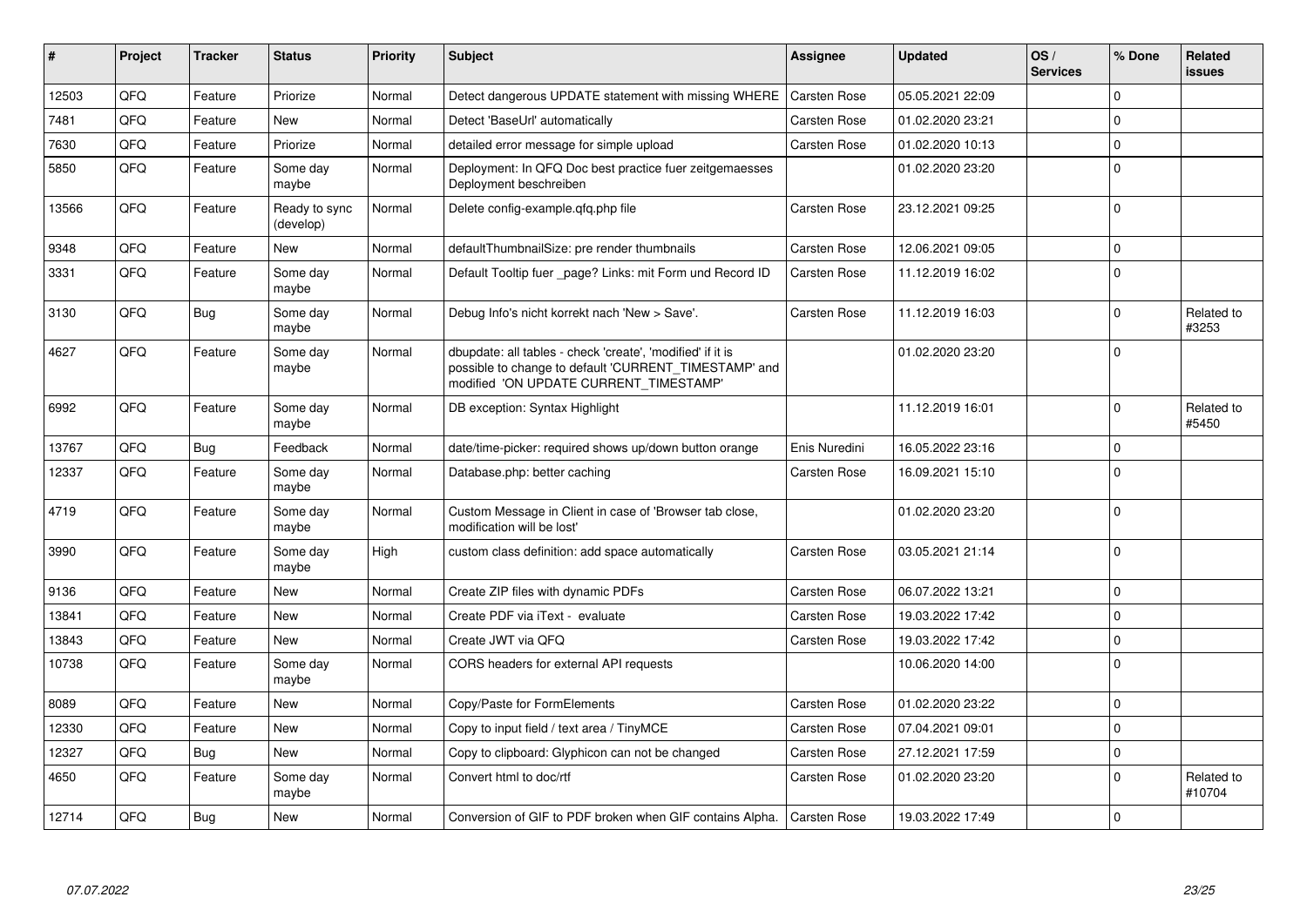| ∦     | Project | <b>Tracker</b> | <b>Status</b>     | <b>Priority</b> | <b>Subject</b>                                                                                                                | Assignee            | <b>Updated</b>   | OS/<br><b>Services</b> | % Done      | Related<br>issues                               |
|-------|---------|----------------|-------------------|-----------------|-------------------------------------------------------------------------------------------------------------------------------|---------------------|------------------|------------------------|-------------|-------------------------------------------------|
| 8082  | QFQ     | Feature        | Priorize          | High            | Contact form without saving record                                                                                            | Carsten Rose        | 07.12.2021 15:20 |                        | $\Omega$    | Related to<br>#8587,<br><b>Blocks</b><br>#11850 |
| 3349  | QFQ     | Bug            | Some day<br>maybe | Normal          | config.qfq.ini: a) vertraegt keine '=' im Value (z.B. Passwort),<br>b) Values sollten in ticks einschliessbar sein (spaces, ) | Carsten Rose        | 11.12.2019 16:02 |                        | $\Omega$    |                                                 |
| 4279  | QFQ     | Bug            | Some day<br>maybe | High            | config.linkVars lost                                                                                                          | Carsten Rose        | 03.05.2021 21:14 |                        | $\mathbf 0$ |                                                 |
| 7102  | QFQ     | Feature        | <b>New</b>        | Normal          | Comment sign in report: '#' and '--'                                                                                          | Carsten Rose        | 01.02.2020 23:21 |                        | $\mathbf 0$ |                                                 |
| 6715  | QFQ     | Feature        | Some day<br>maybe | Normal          | Code-Refactoring: dbArray vereinheitlichen                                                                                    | Carsten Rose        | 11.12.2019 16:02 |                        | $\mathbf 0$ |                                                 |
| 4420  | QFQ     | Feature        | Some day<br>maybe | Normal          | Client: Local Storage - store the changes of a form, local in<br>the browser.                                                 | Benjamin Baer       | 11.12.2019 16:02 |                        | 0           |                                                 |
| 6870  | QFQ     | Feature        | Priorize          | Normal          | Click on '_link' triggers an API call                                                                                         | Benjamin Baer       | 03.01.2022 08:25 |                        | $\pmb{0}$   |                                                 |
| 12476 | QFQ     | Feature        | New               | Normal          | clearMe: a) should trigger 'dirty', b) sticky on textarea resize                                                              | Benjamin Baer       | 04.01.2022 08:40 |                        | $\Omega$    | Related to<br>#9528                             |
| 11057 | QFQ     | <b>Bug</b>     | <b>New</b>        | High            | Checkboxes ohne span.checkmark im Report werden<br>ausgeblendet                                                               | Benjamin Baer       | 03.05.2021 21:12 |                        | $\Omega$    | Related to<br>#11039                            |
| 12163 | QFQ     | Feature        | <b>New</b>        | Normal          | Checkbox: table wrap                                                                                                          | <b>Carsten Rose</b> | 03.05.2021 20:51 |                        | $\pmb{0}$   |                                                 |
| 11752 | QFQ     | Bug            | New               | Normal          | checkbox renders multiple input elements with same name                                                                       | Carsten Rose        | 17.12.2020 14:58 |                        | $\Omega$    | Related to<br>#11750                            |
| 9669  | QFQ     | Bug            | Some day<br>maybe | Normal          | Checkbox / Template Group: radio/checkbox visible broken<br>after 'add'                                                       | Carsten Rose        | 16.06.2021 13:47 |                        | $\mathbf 0$ | Related to<br>#8091                             |
| 9853  | QFQ     | Feature        | <b>New</b>        | Normal          | Check das SQL / QFQ / Mail Logfile geschrieben wird                                                                           |                     | 09.01.2020 11:15 |                        | $\mathbf 0$ |                                                 |
| 12474 | QFQ     | Feature        | <b>New</b>        | Normal          | Check BaseConfigURL if it is given and the the last char is '/'                                                               | Carsten Rose        | 03.05.2021 20:45 |                        | $\mathbf 0$ |                                                 |
| 13451 | QFQ     | Bug            | New               | Normal          | Character Counter / Max Character: Problem in Safari                                                                          | Carsten Rose        | 15.04.2022 17:18 |                        | $\mathbf 0$ |                                                 |
| 13467 | QFQ     | Feature        | <b>New</b>        | Normal          | ChangeLog Generator                                                                                                           | Carsten Rose        | 19.03.2022 17:46 |                        | $\Omega$    | Related to<br>#11460                            |
| 9781  | QFQ     | Feature        | New               | Normal          | Button: CSS class to make buttons smaller                                                                                     | Carsten Rose        | 01.02.2020 23:22 |                        | $\mathbf 0$ |                                                 |
| 10716 | QFQ     | Feature        | Some day<br>maybe | Normal          | Business Logic mit Externen Skripten                                                                                          | Carsten Rose        | 16.09.2021 15:10 |                        | $\Omega$    | Related to<br>#10713,<br>Related to<br>#8217    |
| 9177  | QFQ     | Bug            | New               | Normal          | Bug? QFQ tries to save an action FE, which has real<br>existing column name                                                   | Carsten Rose        | 01.02.2020 23:22 |                        | 0           |                                                 |
| 9958  | QFQ     | Bug            | Priorize          | Normal          | Broken subrecord query: no error message                                                                                      | <b>Carsten Rose</b> | 05.02.2021 15:15 |                        | $\mathbf 0$ |                                                 |